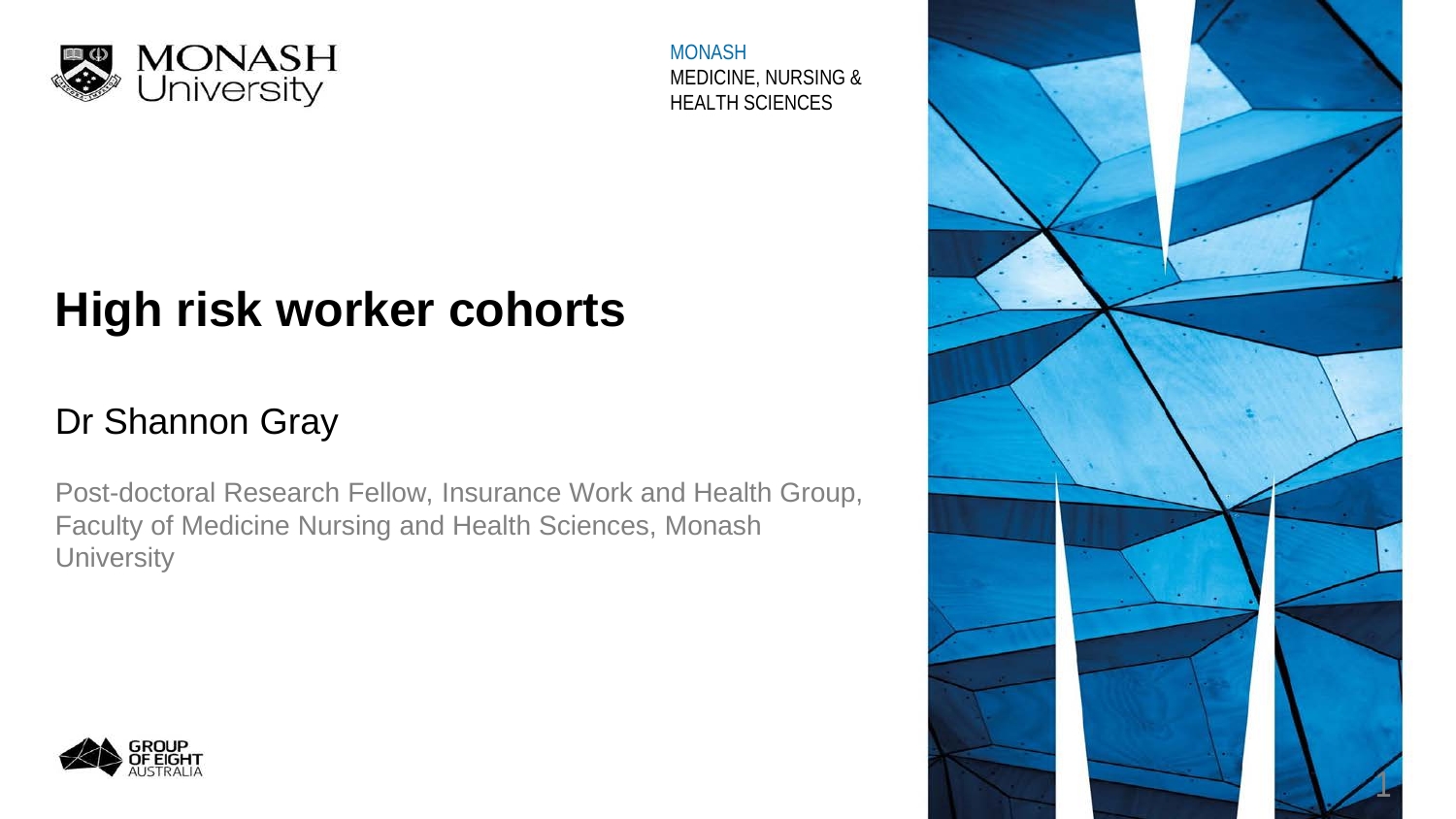HEADLINES

# Job stress compo claims surge to \$273 million Emergency workers pay high price for being first on the Mental illness workers' compo claims cost 'toxic'<br>
Teachers, school staff rad Teachers, school staff rack up businesses double \$7.4m in WorkCover claims for injuries and mental health issues Violence against healthcare workers<br>unnecessary and press the United 'unnecessary and preventable', auditor general's<br>report finds

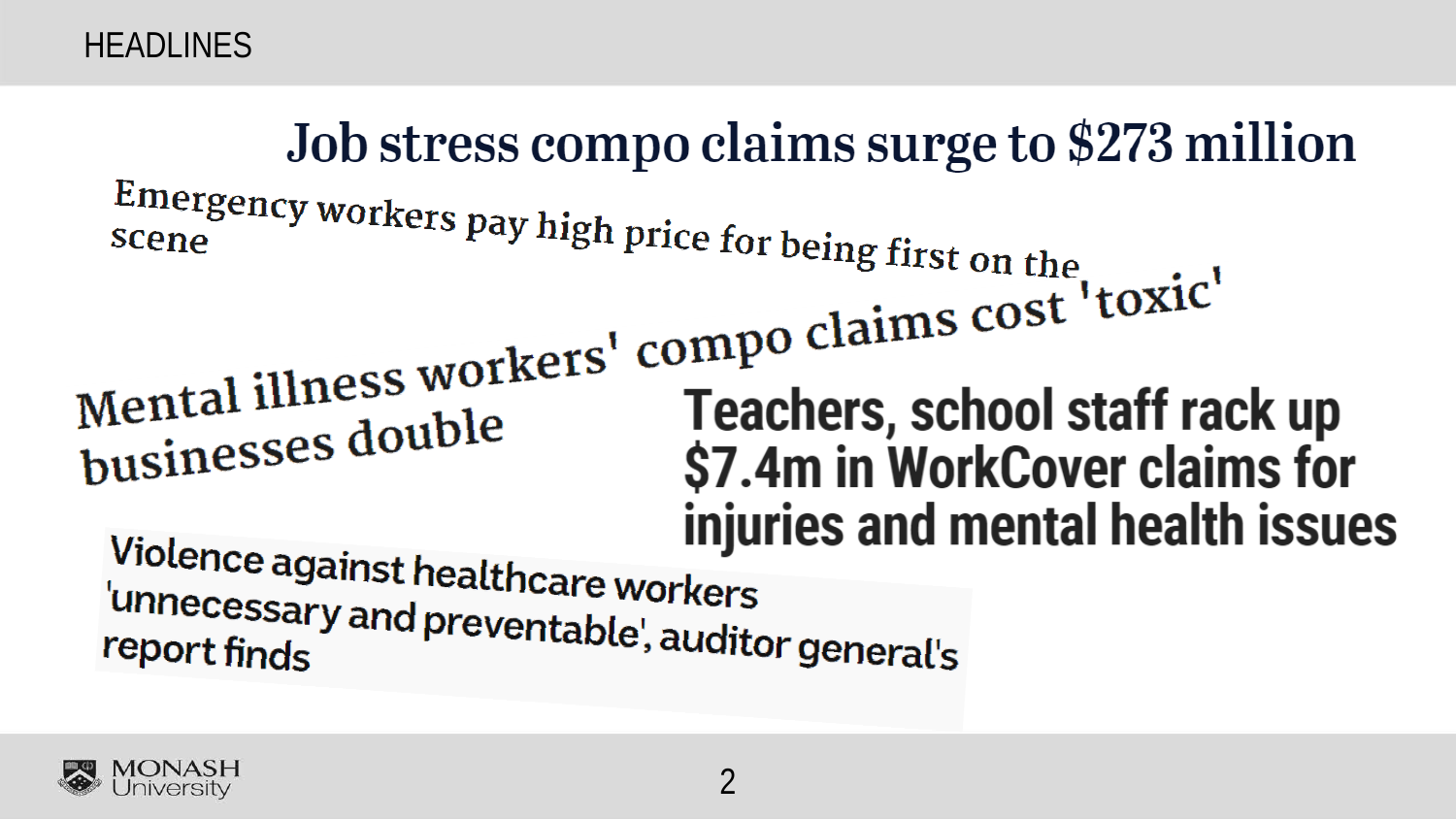#### WHY WOULD WE BE INTERESTED IN HIGH-RISK COHORTS?

- **High-risk cohorts generally have:** 
	- a greater risk for injury and/or
	- a slower recovery
- **These are not evenly distributed throughout jurisdictions**
- Might be considered high-risk due to their:
	- Type of injury
	- Occupation and/or industry
	- Personal circumstances (e.g. social support, knowledge of the compensation system)
- Costly to employers and insurers
- Need to understand these groups in order to assist with both prevention and recovery

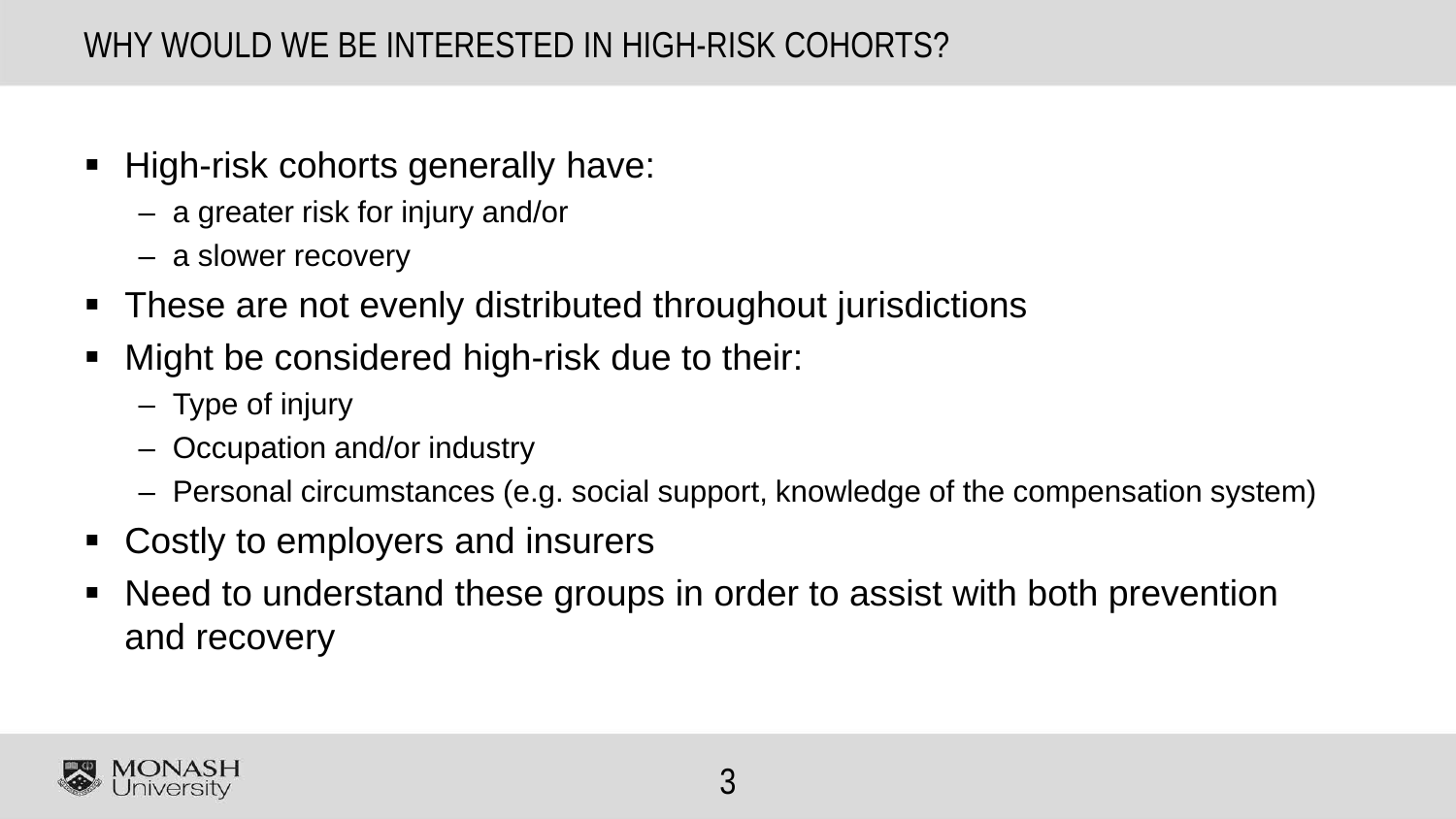#### HOW ARE THESE CHOSEN FOR ANALYSIS?

- Data set contains a number of different variables that allow for the selection of particular subgroups within the dataset based on:
	- Type of condition
	- Occupation
	- Industry
	- Time loss
	- Jurisdiction
	- Employment status
	- Self-insurer status
	- Mechanism of injury
- Consultation with the Advisory Group



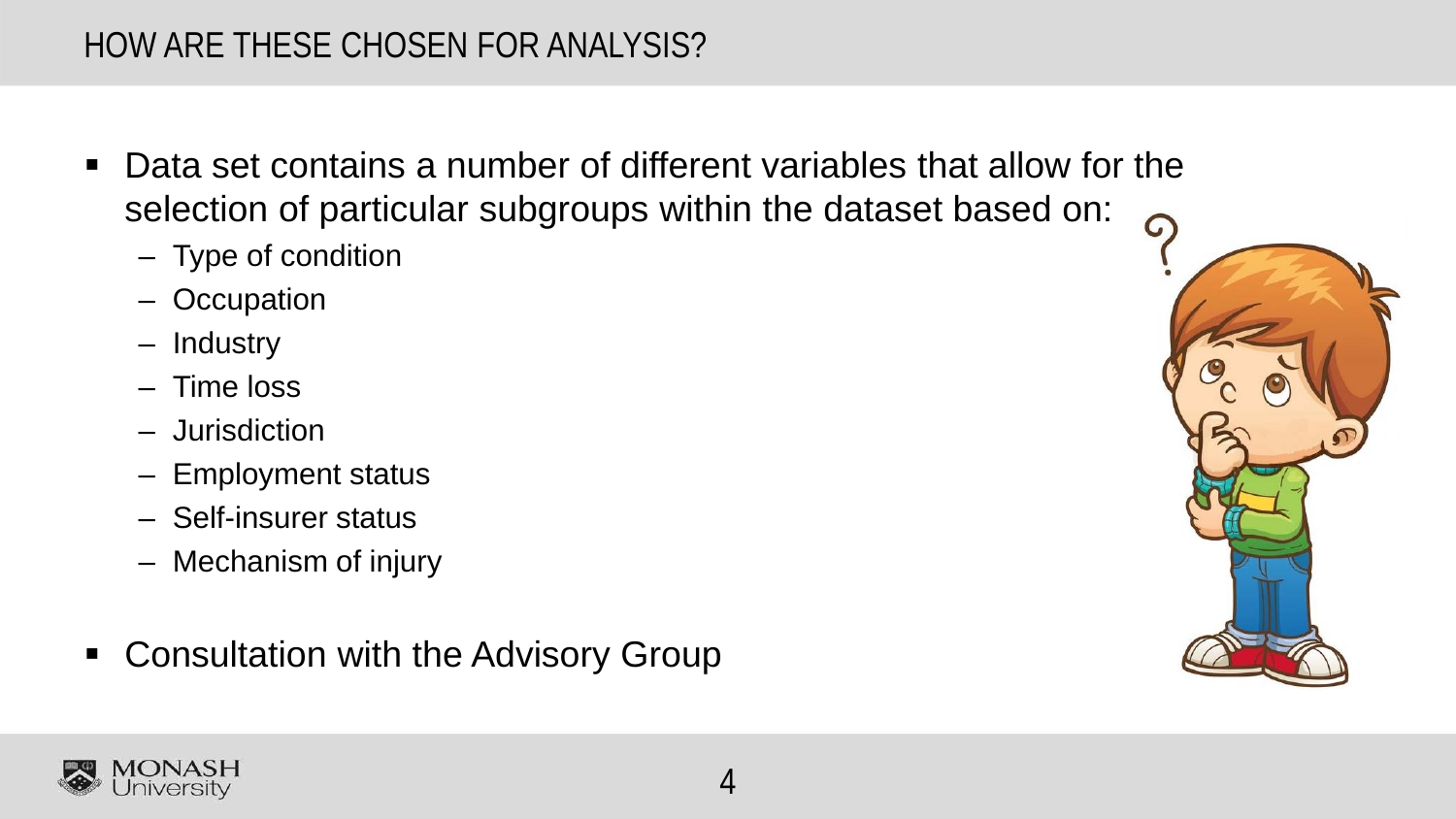

## MENTAL HEALTH CLAIMS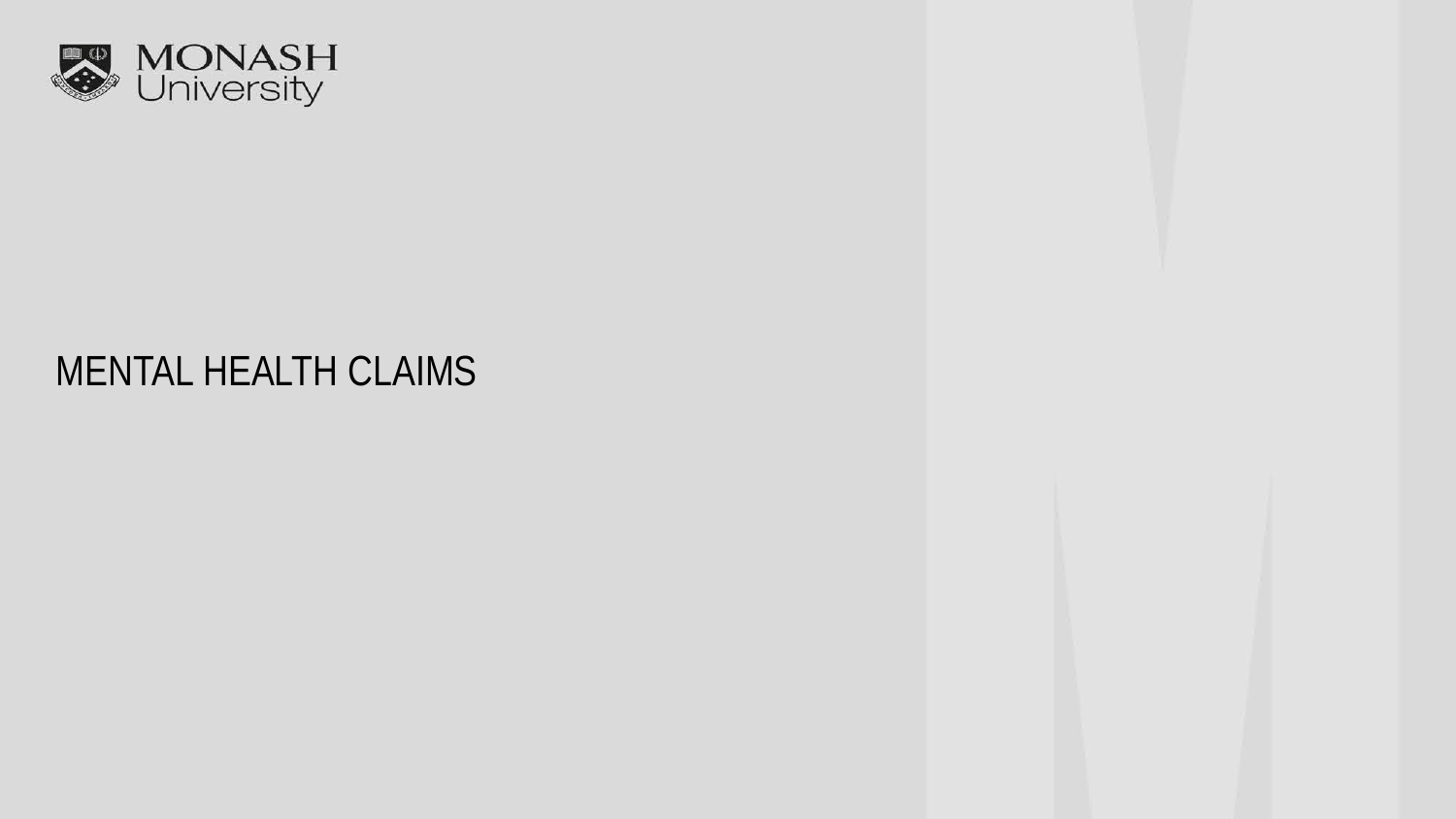- Mental health claims (MHCs) cost almost three times the typical compensation claim
- MHCs spend almost three times as long on compensation than typical compensation claims
- Have a different profile to most other claims (e.g. gender, occupation)

Safe Work Australia (2015). Work-related mental disorders profile, Safe Work Australia.



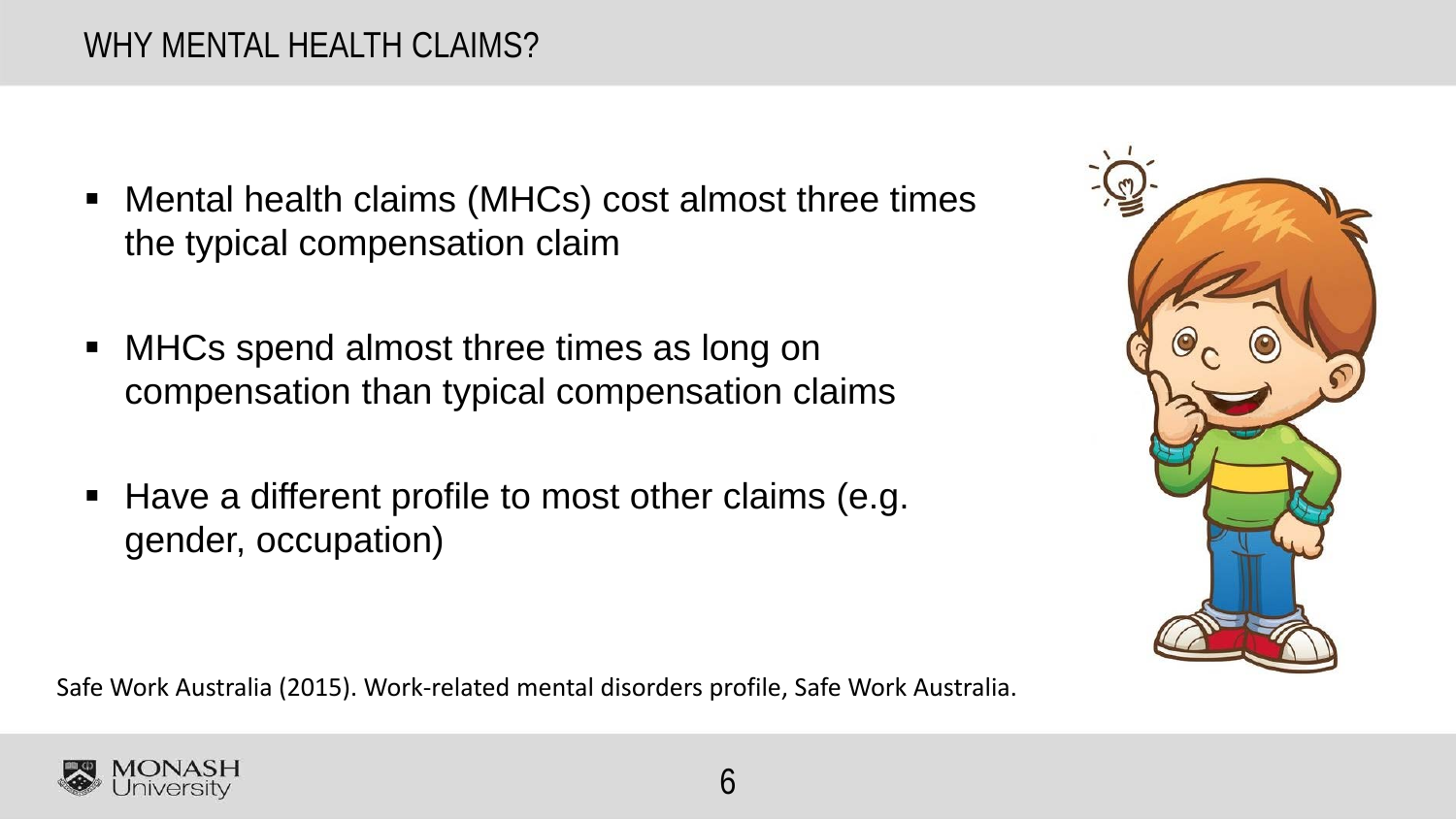- 1. Who has received compensated time loss due to a mental health condition?
- 2. What are the factors associated with duration of time loss?
- 3. How does the duration of time loss from work following mental health conditions vary by workers' compensation jurisdiction?

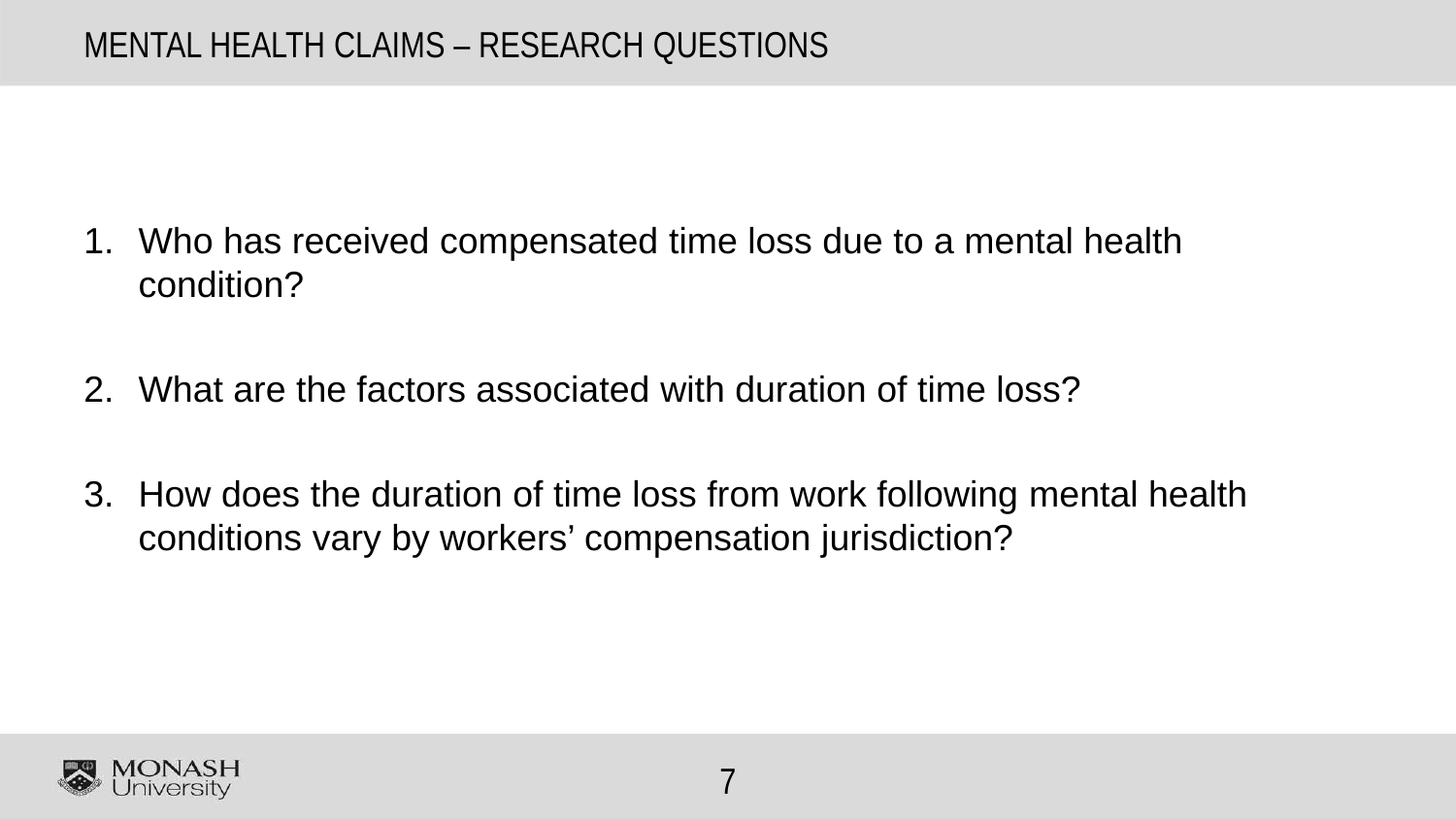#### JURISDICTIONAL DIFFERENCES

| <b>Jurisdiction</b>                              | Definition of 'injury' for purposes of<br>coverage                                                                                                                           | <b>Employment contribution</b>                                                                                                                                                                                                                                            | Impairment<br>threshold to access<br>common law           | <b>Diagnostic methodology of</b><br>assessment                                                                                 |
|--------------------------------------------------|------------------------------------------------------------------------------------------------------------------------------------------------------------------------------|---------------------------------------------------------------------------------------------------------------------------------------------------------------------------------------------------------------------------------------------------------------------------|-----------------------------------------------------------|--------------------------------------------------------------------------------------------------------------------------------|
| <b>New South</b><br><b>Wales</b>                 | " personal injury arising out of or in the<br>course of employment '                                                                                                         | No compensation is payable under this Act in respect of an injury unless the employment<br>concerned was a substantial contributing factor to the injury.                                                                                                                 | 15% WPI for a<br>primary psychological<br>injury.         | Ch 11 WorkCover Guides for the Evaluation<br>of Permanent Impairment, using the<br>Psychiatric Impairment Rating Scale (PIRS). |
| <b>Victoria</b>                                  | an injury arising out of, or in the course<br>of, any employment '                                                                                                           | A significant contributing factor for heart attack or stroke, disease, a recurrence,<br>aggravation, acceleration, exacerbation or deterioration of any pre-existing injury or disease.                                                                                   | 30% WPI – not arising<br>secondary to physical<br>injury. | The Guide to the Evaluation of Psychiatric<br>Impairment for Clinicians (GEPIC).                                               |
| Queensland                                       | a personal injury arising out of, or in the<br>course of, employment '                                                                                                       | Significant contributing factor.                                                                                                                                                                                                                                          | None.                                                     | AMA Guide (4th Edition).                                                                                                       |
| Western<br>Australia                             | a personal injury by accident arising out<br>of or in the course of the employment '                                                                                         | To a significant degree (for diseases only).                                                                                                                                                                                                                              |                                                           | WorkCover WA Guides 2nd Ed. Psychiatric<br>Impairment Rating Scale (PIRS).                                                     |
| South<br><b>Australia</b>                        | of employment $\dots$ " – s30.                                                                                                                                               | disability arises out of, or in the course ' not compensable unless it is established on the balance of probabilities that it arises from<br>employment.' Substantial cause (for psychiatric disabilities only).                                                          |                                                           |                                                                                                                                |
| <b>Tasmania</b>                                  | 'An injury, not being a disease, arising out<br>of, or in the course of employment'.                                                                                         | 'An injury, which is a disease, to which employment contributed to a substantial degree'. For<br>diseases, employment must have contributed to a substantial degree, i.e., employment must<br>have been 'the major or most significant factor'.                           | 10% WPI.                                                  | WorkCover WA Guides 2nd Ed. Psychiatric<br>Impairment Rating Scale (PIRS).                                                     |
| <b>Northern</b><br><b>Territory</b>              | a physical or mental injury  out of or in<br>the course of employment '                                                                                                      | Includes'a disease and aggravation, acceleration, exacerbation, recurrence or deterioration<br>of a pre-existing injury or disease.' To a material degree, ie, employment was the real,<br>proximate or effective cause. (for diseases and gradual process injuries only) |                                                           |                                                                                                                                |
| <b>Australian</b><br>Capital<br><b>Territory</b> | 'a physical or mental injuryincludes<br>aggravation, acceleration or recurrence of<br>a pre-existing injuryarising out of, or in<br>the course of, the worker's employment'. | A substantial contributing factor.                                                                                                                                                                                                                                        | 0% WPI.                                                   | Ch 11 WorkCover Guides for the Evaluation of<br>Permanent Impairment, using the Psychiatric<br>Impairment Rating Scale (PIRS). |
| Comcare                                          | a physical or mental injury arising out of,<br>or in the course of, the employee's<br>employment ' or                                                                        | an aggravation of a physical or mental injury (other than a disease) ' To a significant<br>degree.                                                                                                                                                                        | 10% WPI.                                                  | American Medical Association Guidelines to<br>the Evaluation of Permanent Impairment (2nd<br>edition).                         |

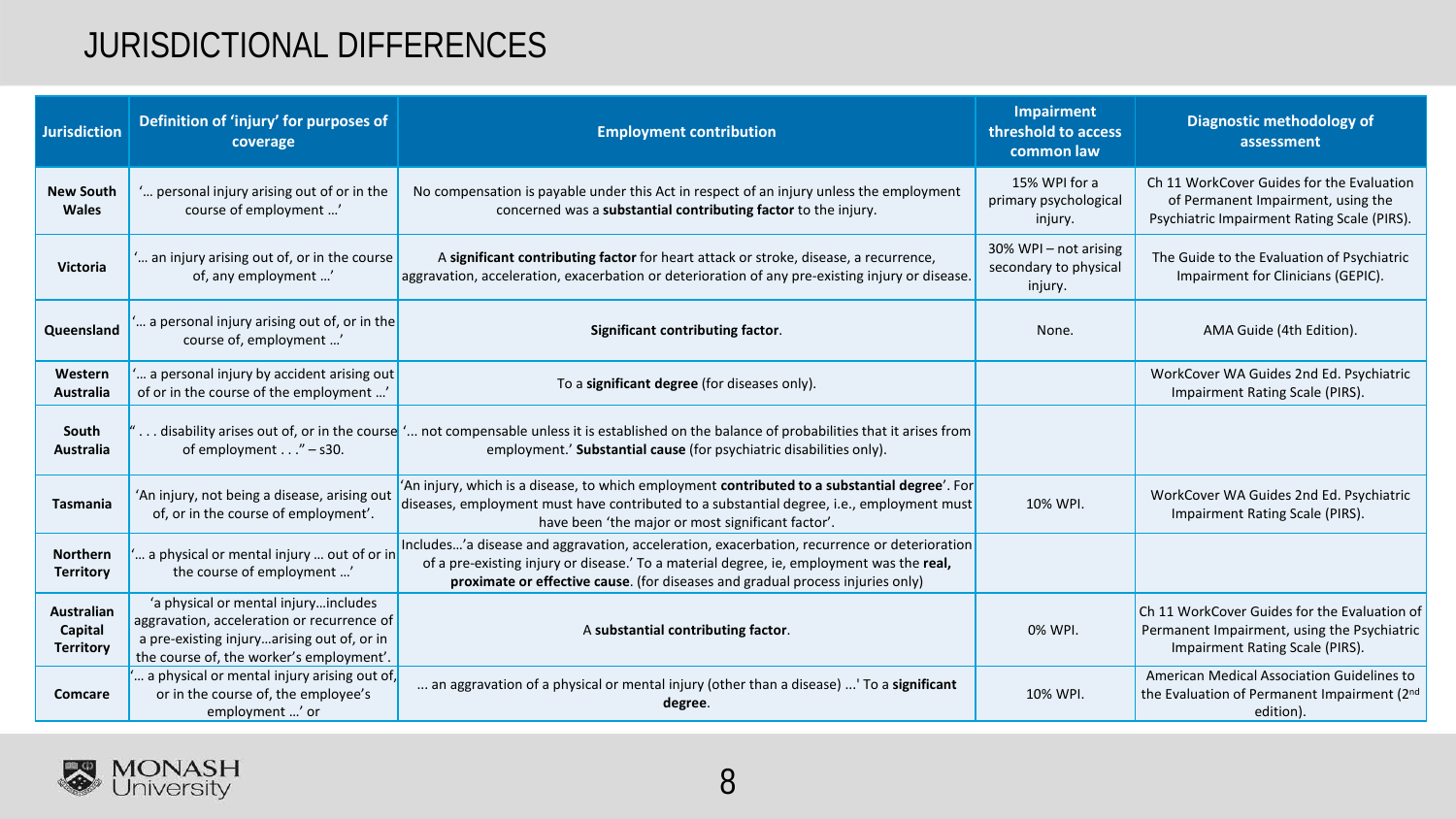#### MENTAL HEALTH CLAIMS – WHO AND WHAT TYPE OF CONDITION?

- Median age 44 years
- 60% female (compared with ~33% for all other claims)
- **78% work full time**

#### **Occupations commonly represented:**

Clerical and administrative workers Protective service and emergency workers Teachers and education aides Road and rail drivers

#### **Industries commonly represented:**

Public administration and safety Health care and social assistance Education and training



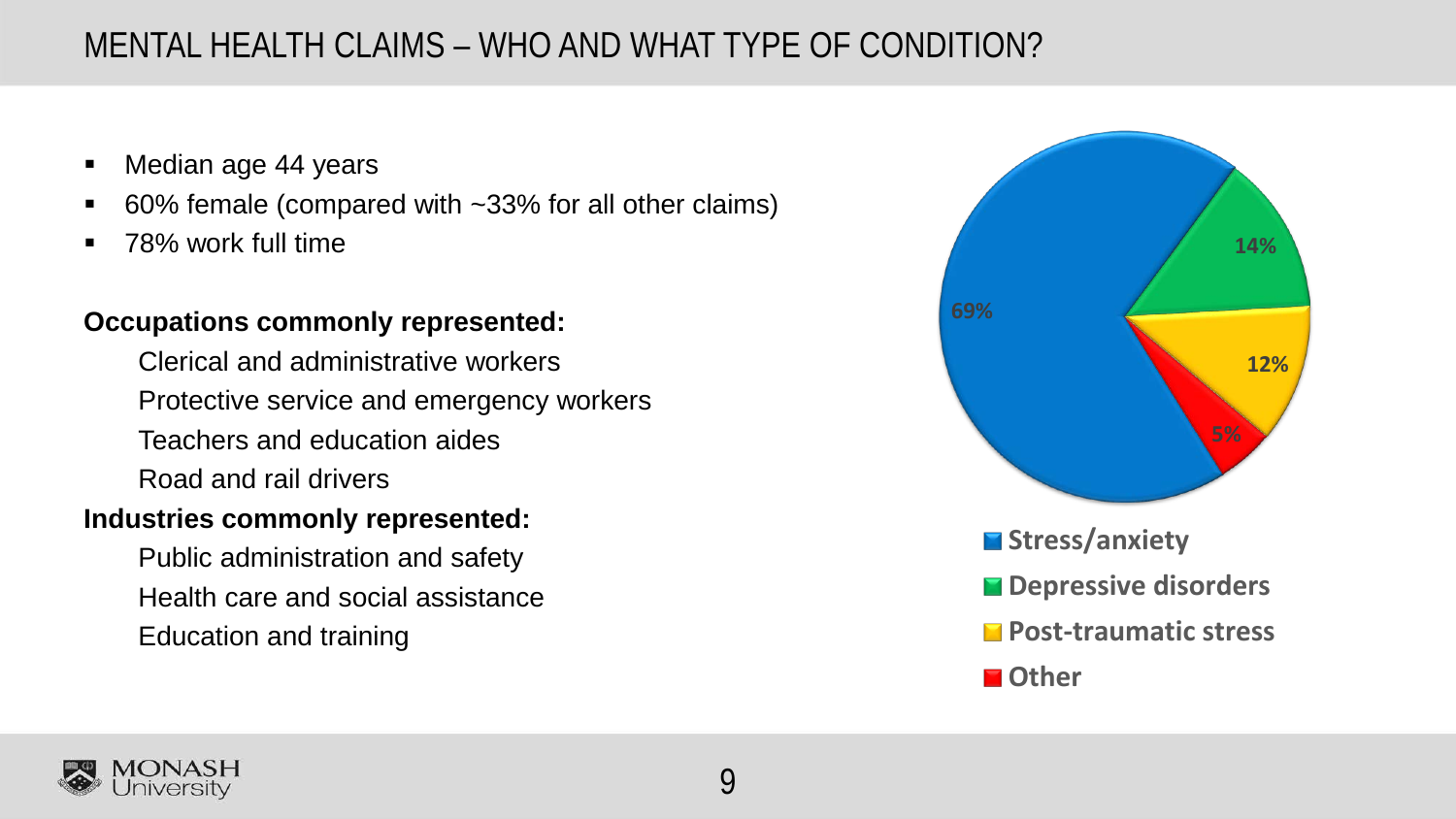#### MENTAL HEALTH CLAIMS – WHAT FACTORS ARE ASSOCIATED WITH TIME LOSS?

| <b>LESS TIME LOSS</b>                                                                                                                           | <b>REFERENCE</b>                           | <b>MORE TIME LOSS</b>                                                                                                                             |  |
|-------------------------------------------------------------------------------------------------------------------------------------------------|--------------------------------------------|---------------------------------------------------------------------------------------------------------------------------------------------------|--|
|                                                                                                                                                 |                                            |                                                                                                                                                   |  |
| Younger age (15-34 years)                                                                                                                       | 45-54 years                                |                                                                                                                                                   |  |
| Transport, postal and warehousing<br><b>Education and training</b><br>Health care and social assistance                                         | <b>Public administration and safety</b>    | Agriculture, forestry and fishing industry<br><b>Construction industry</b><br>Wholesale trade industry<br><b>Financial and insurance services</b> |  |
| Nursing and nursing support workers<br>Technicians, tradespeople and farmers<br>Community and personal service workers<br>Road and rail drivers | <b>Clerical and administrative workers</b> | Protective service and emergency workers                                                                                                          |  |
|                                                                                                                                                 | <b>Stress/anxiety</b>                      | Depressive disorders<br>Post-traumatic stress                                                                                                     |  |
| <b>Tasmania</b><br>Northern Territory<br><b>Australian Capital Territory</b>                                                                    | <b>New South Wales</b>                     | Victoria<br>South Australia<br>Comcare                                                                                                            |  |

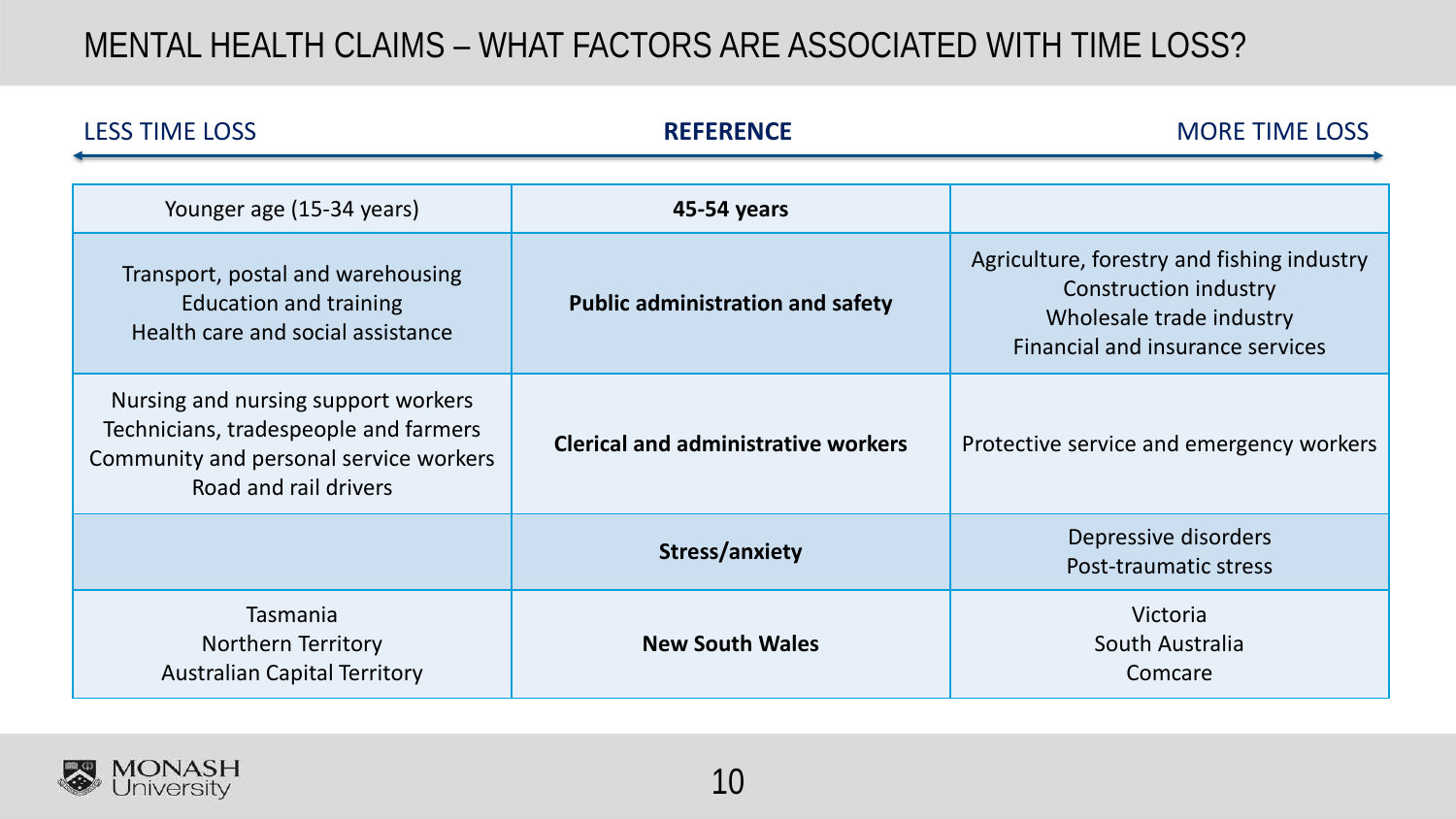#### MENTAL HEALTH CLAIMS – WHERE?



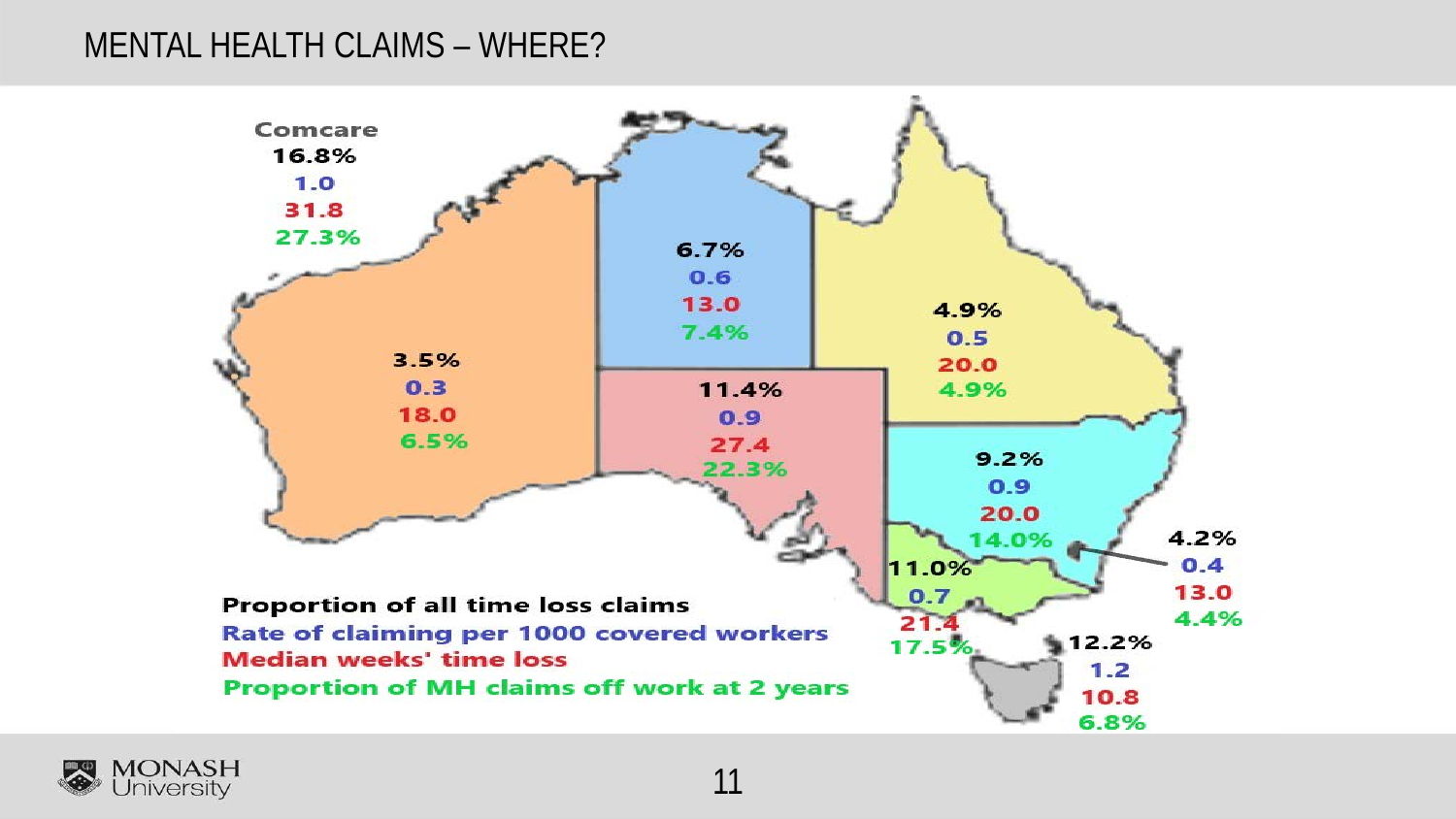#### MENTAL HEALTH CLAIMS – JURISDICTIONAL VARIATION



Controlling for other factors, there are still differences between jurisdictions.

These variations likely driven by:

- **-** Differences in industry profiles between jurisdictions
- Variations in policies to successfully make a claim



**WA**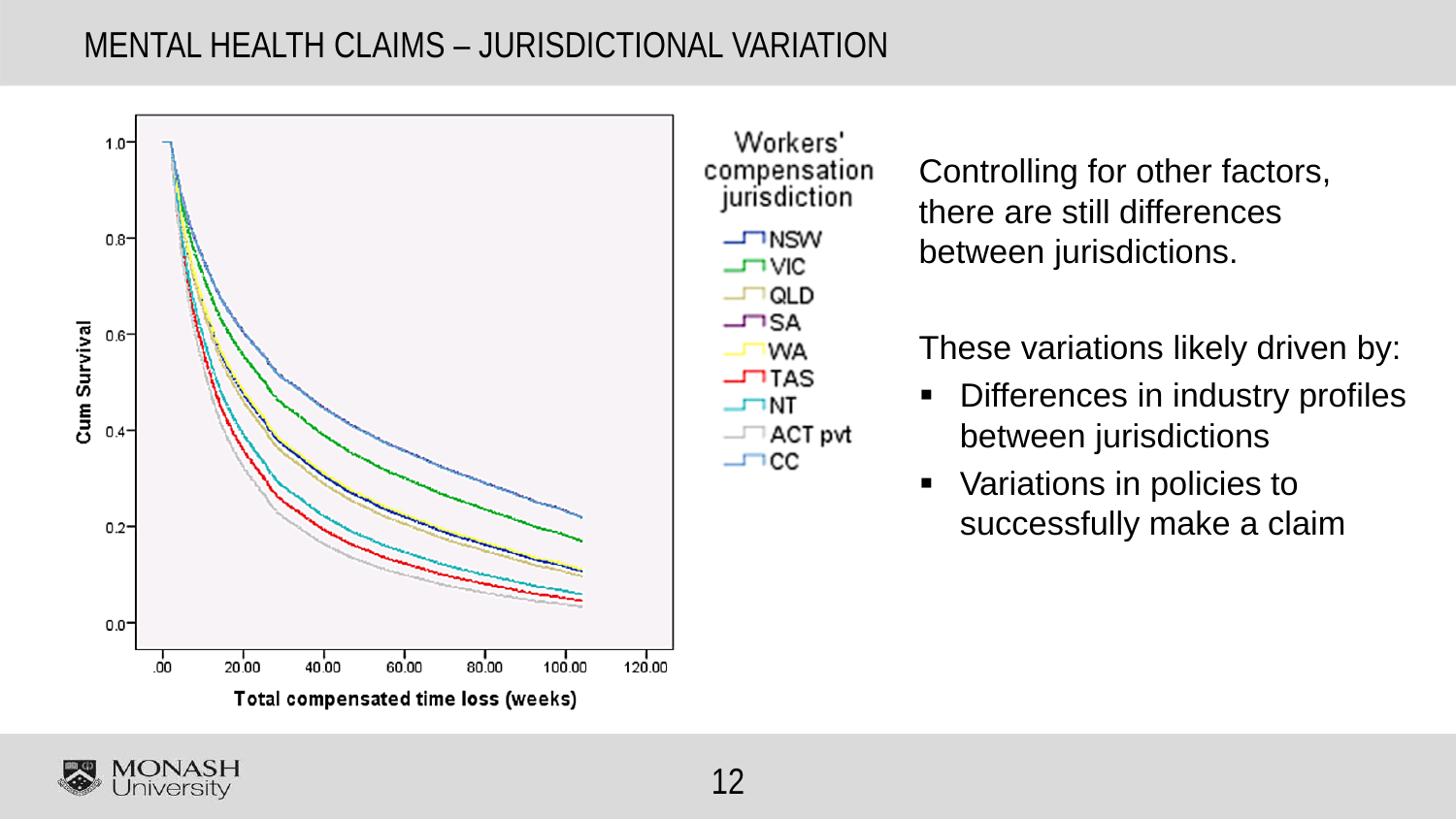Found that there are some factors associated with prolonged duration of time off work following a work-related mental health condition.

These results may help define at risk groups and can aid in the development of interventions to prevent sick leave or reduce sickness absence due to mental health conditions.

Provides further justification for future research into jurisdictional policy and practice differences given the varying durations of time loss between jurisdictions.

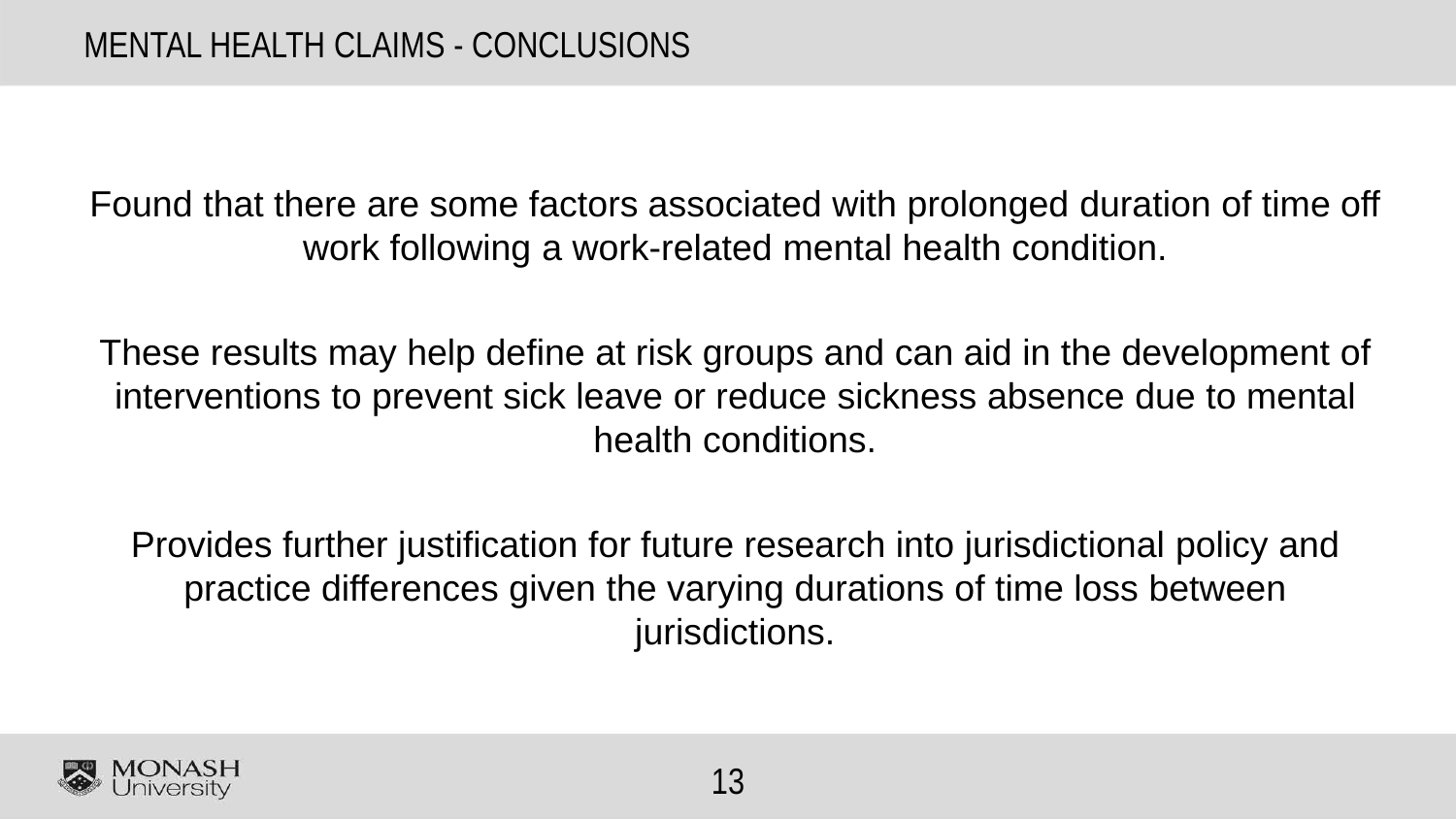

## LONG-TAIL CLAIMS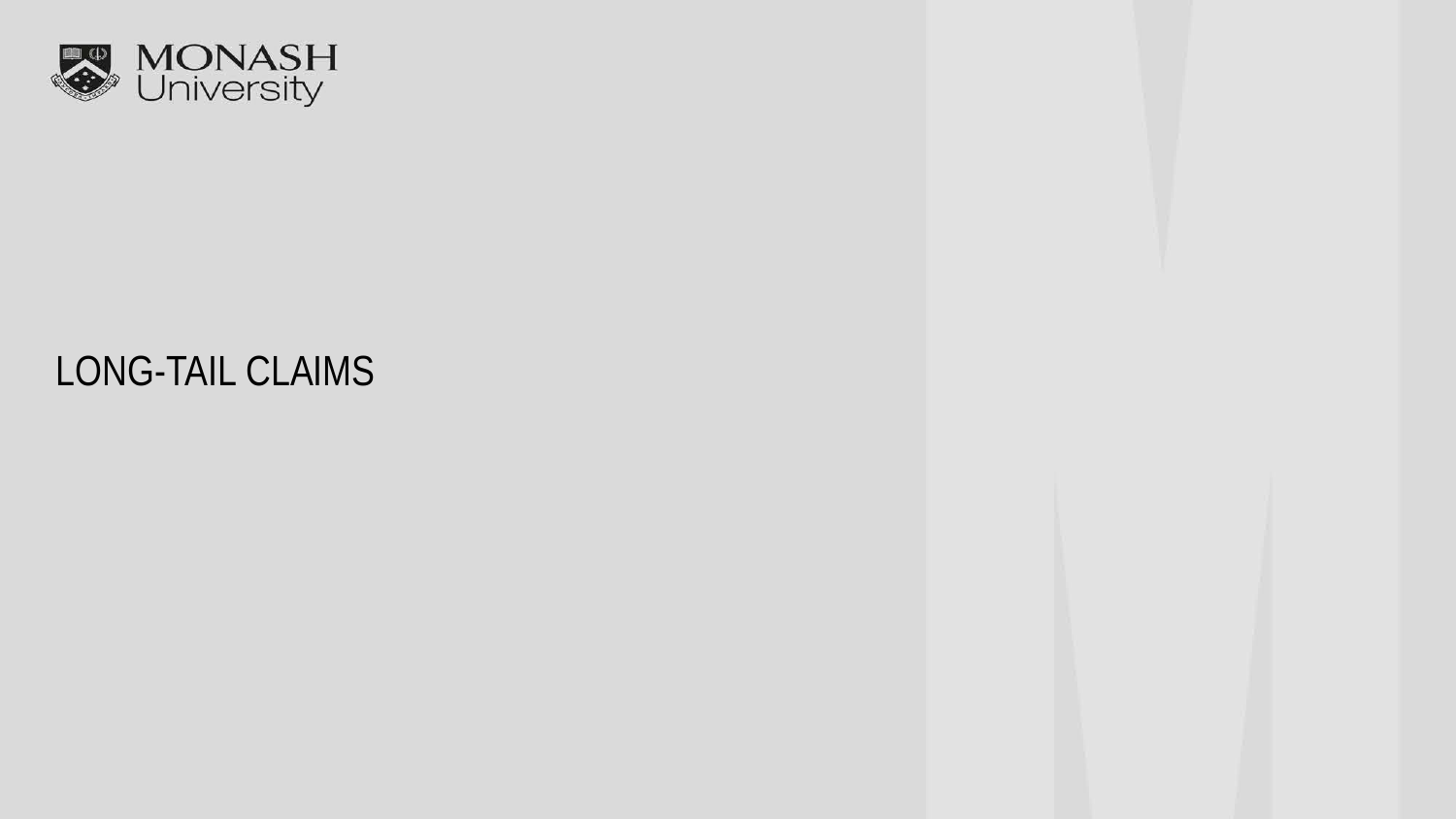- **EXEC** Long-tail claims (for this study) are defined as those with a time loss of at least 6 months
- Make up a small percentage of claims but are very costly to insurers and employers
- Detailed understanding of the characteristics of these workers was required



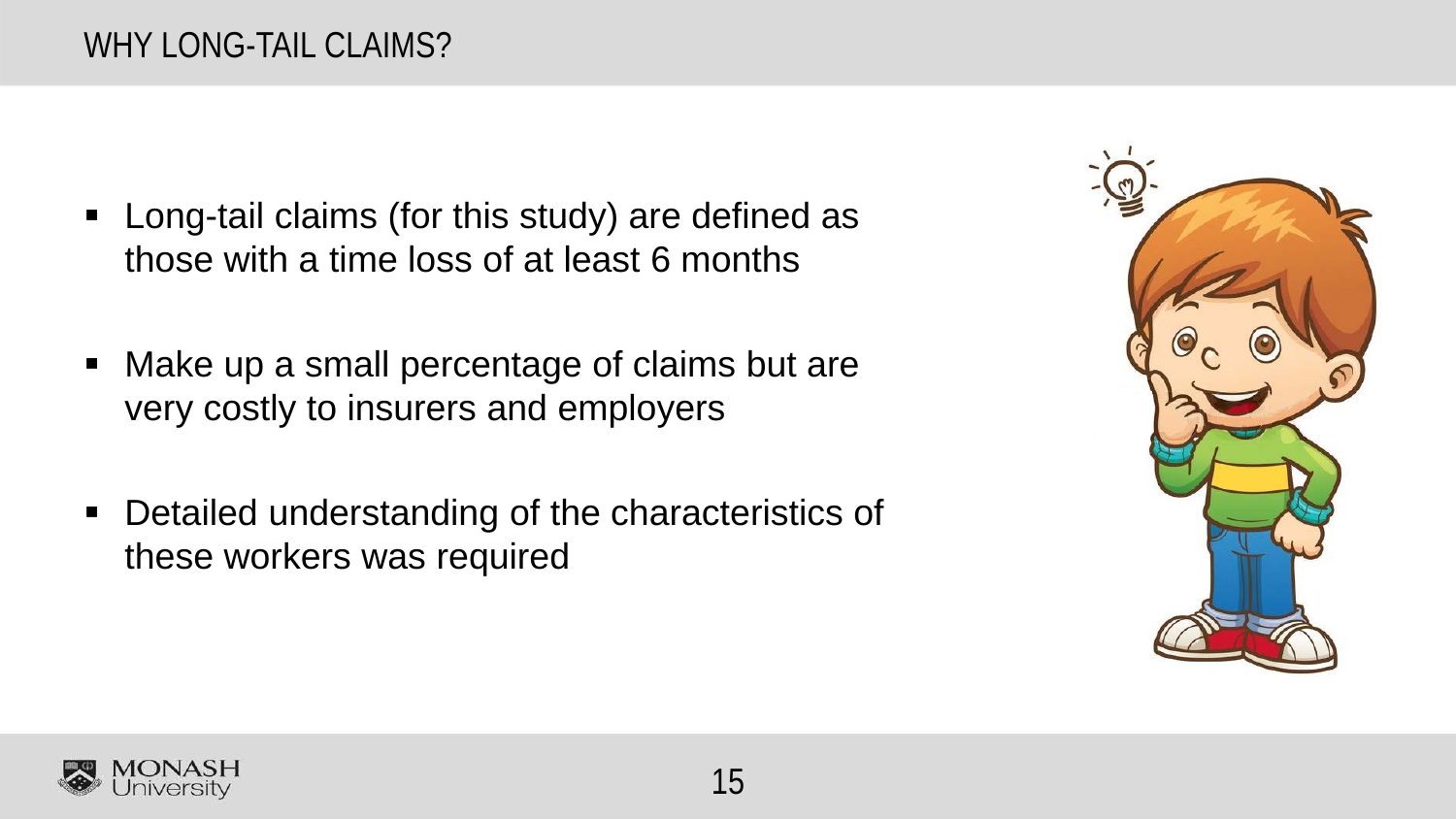- 1. How frequent are long-tail claims in the Australian working population?
- 2. What proportion of total national compensated time loss can be attributed to long-tail claims?
- 3. What are the jurisdictional differences for long-tail claims?

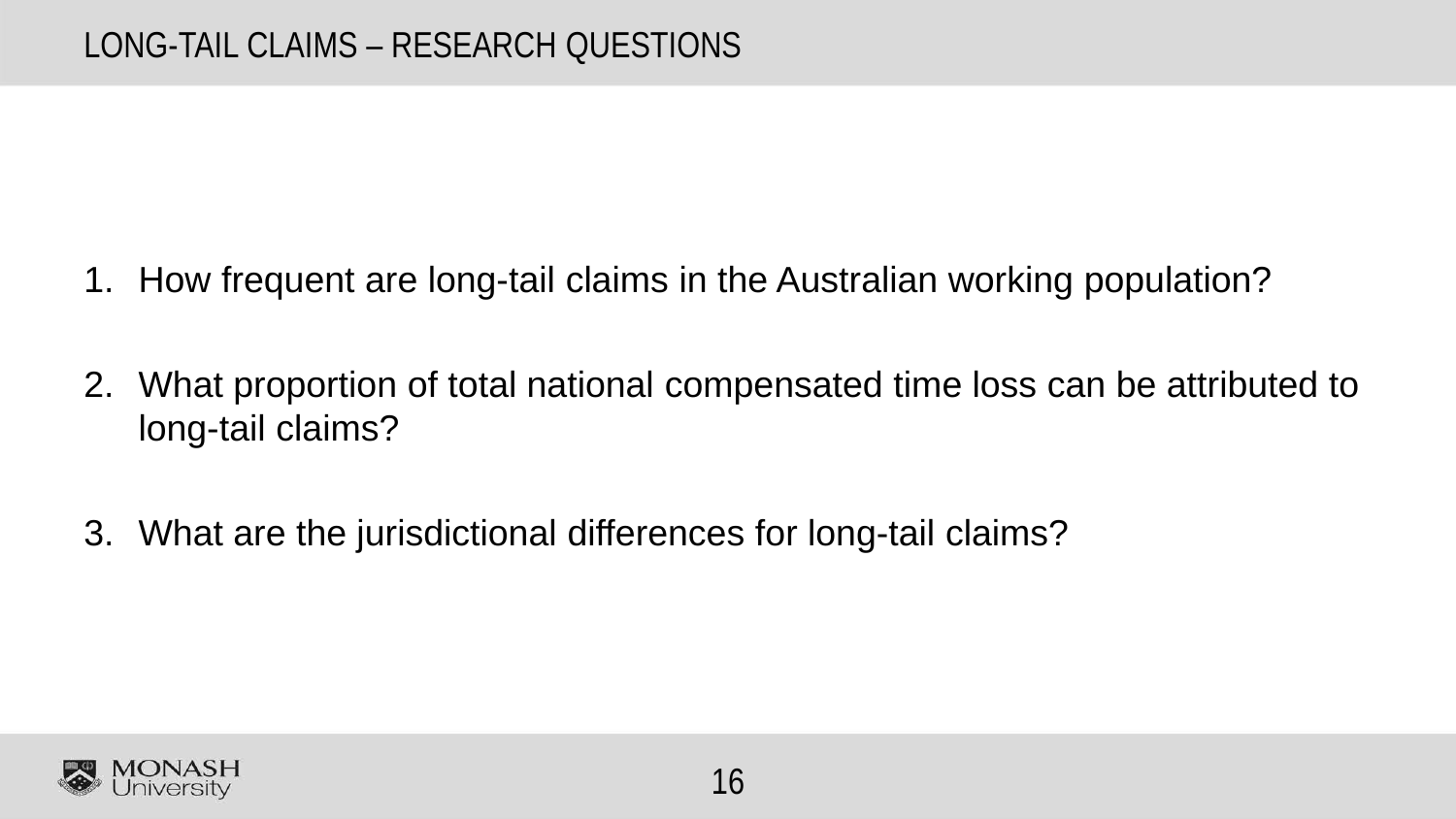#### LONG-TAIL CLAIMS – DESCRIPTION OF COHORT



- Long-tail claims were responsible for 76% of total time compensated, despite representing just 12% of claims.
- Almost half of all time compensated was in those whose claims lasted more than 24 months.
- Rate of long-tail claims higher among males and older workers.

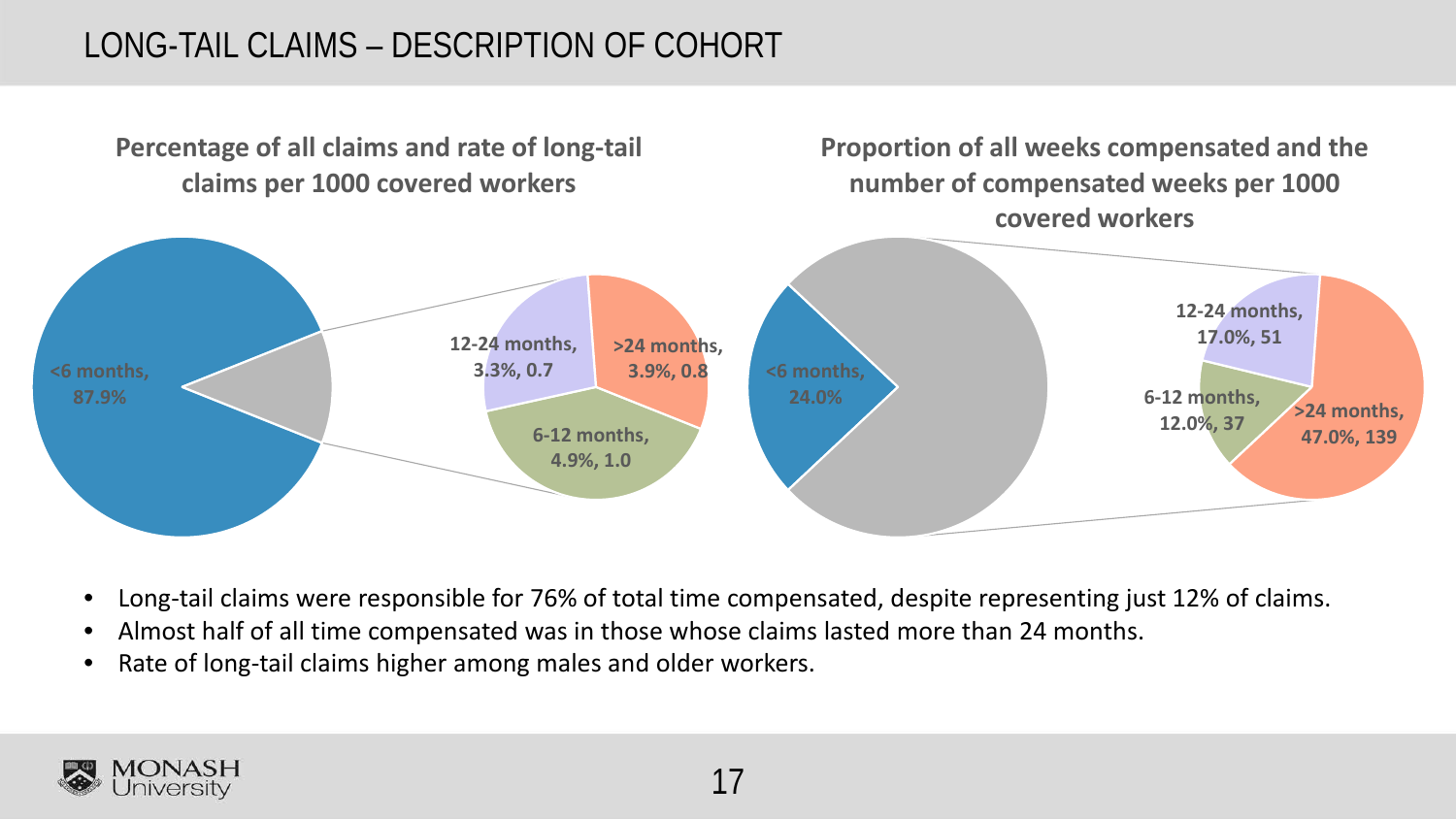#### LONG-TAIL CLAIMS - ASSOCIATIONS





- 29% of MHCs lasted longer than 6 months, 9.3% longer than 24 months
- 84% of all weeks compensated for MHCs were for claims greater than 6 months



 $\rightarrow$  Longer duration claims have on average longer times between accident and decision dates.

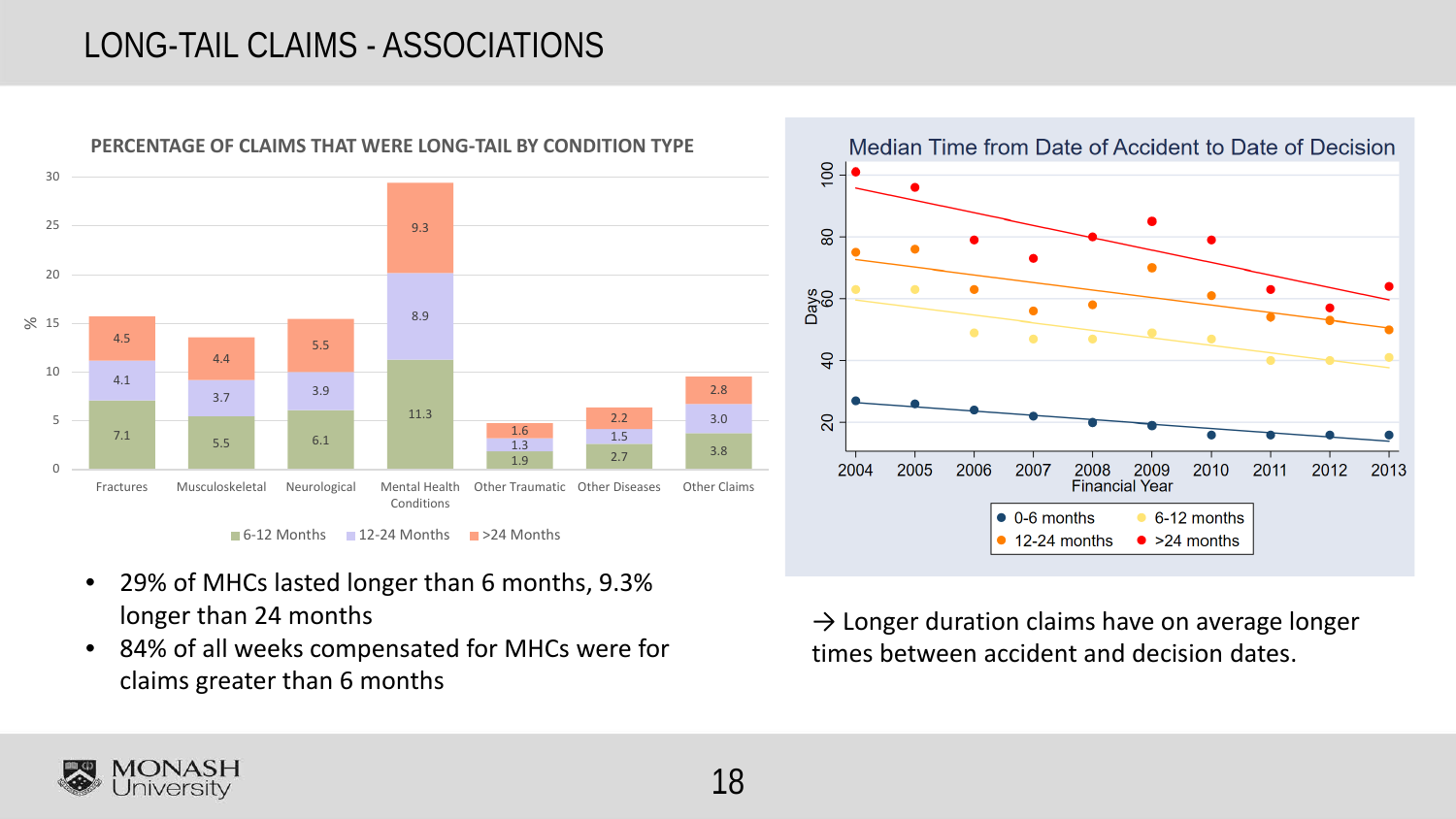#### LONG-TAIL CLAIMS – BY JURISDICTION



**PERCENTAGE OF CLAIMS THAT WERE LONG-TAIL**

#### **LONG-TAIL CLAIMS PER 1000 COVERED WORKERS**





**WEEKS COMPENSATED PER 1000 COVERED WORKERS**



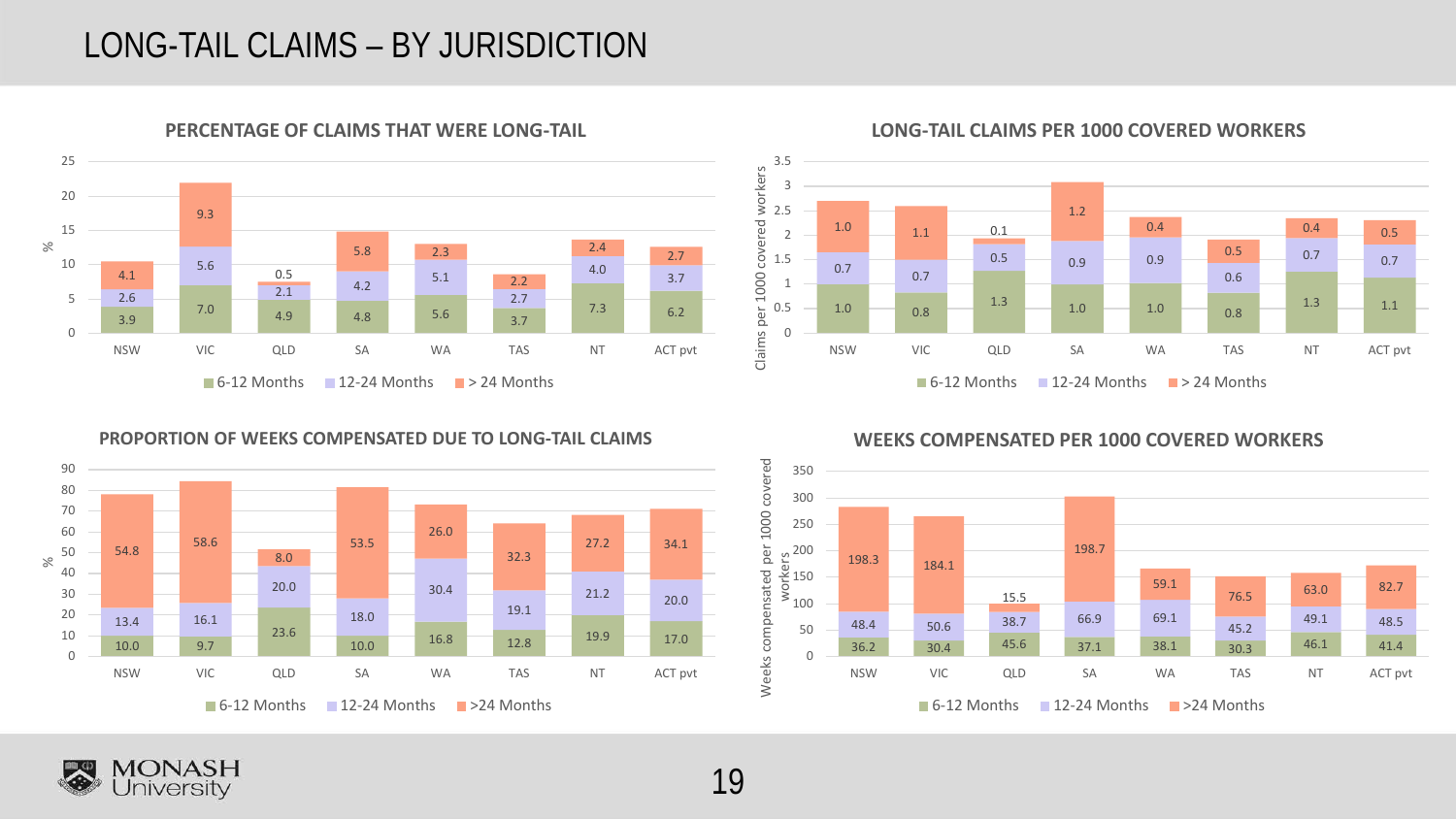Long-tail workers' compensation claims persist to represent a major cost to compensation systems.

There were large variations in the pattern of long-tail claims between jurisdictions.

Long-tail mental health claims stood out as an area of concern.

There is a strong association between the time from date of accident to date of decision and the subsequent duration of time loss, suggesting an opportunity for earlier intervention.

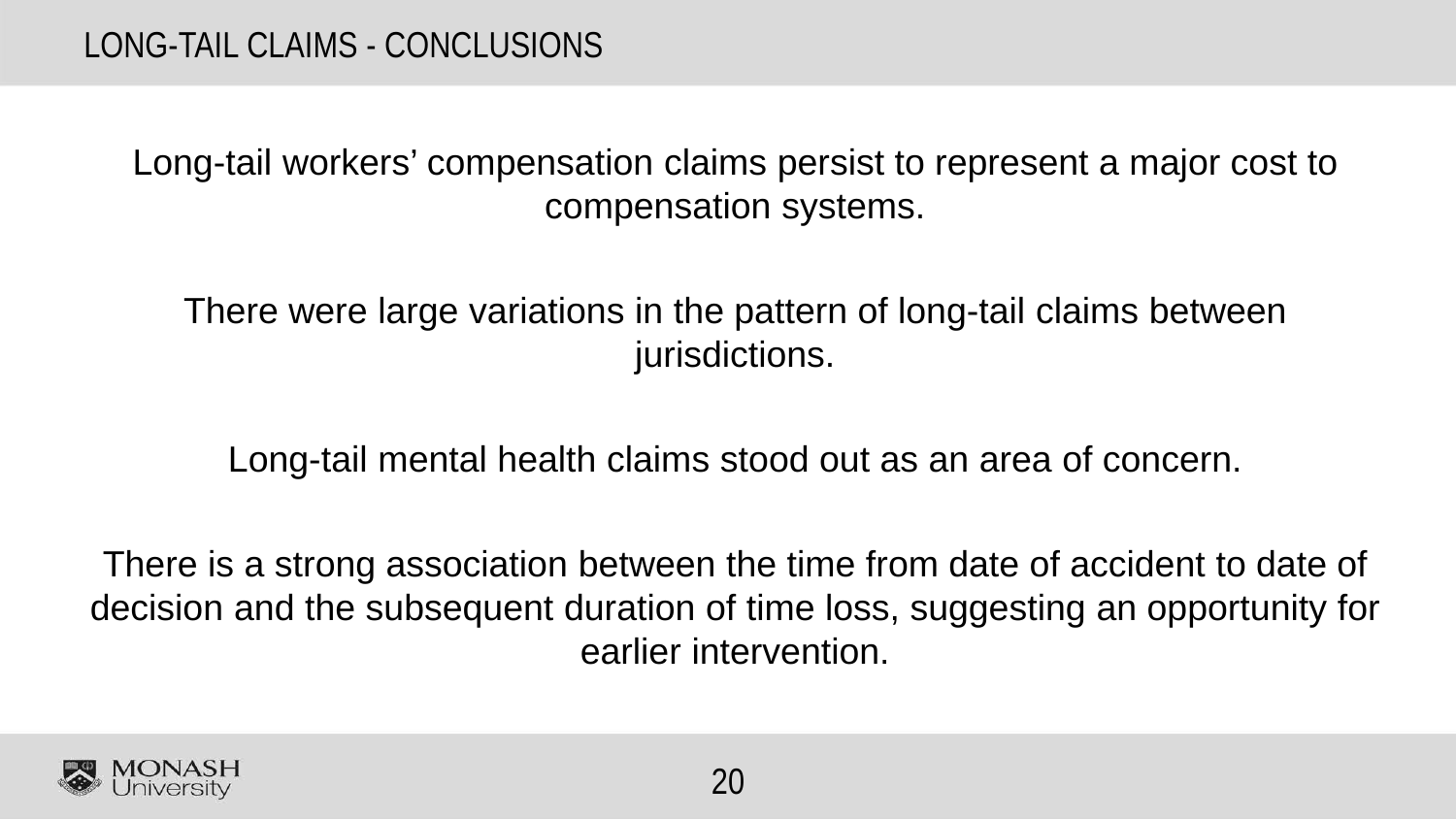

## FIRST RESPONDERS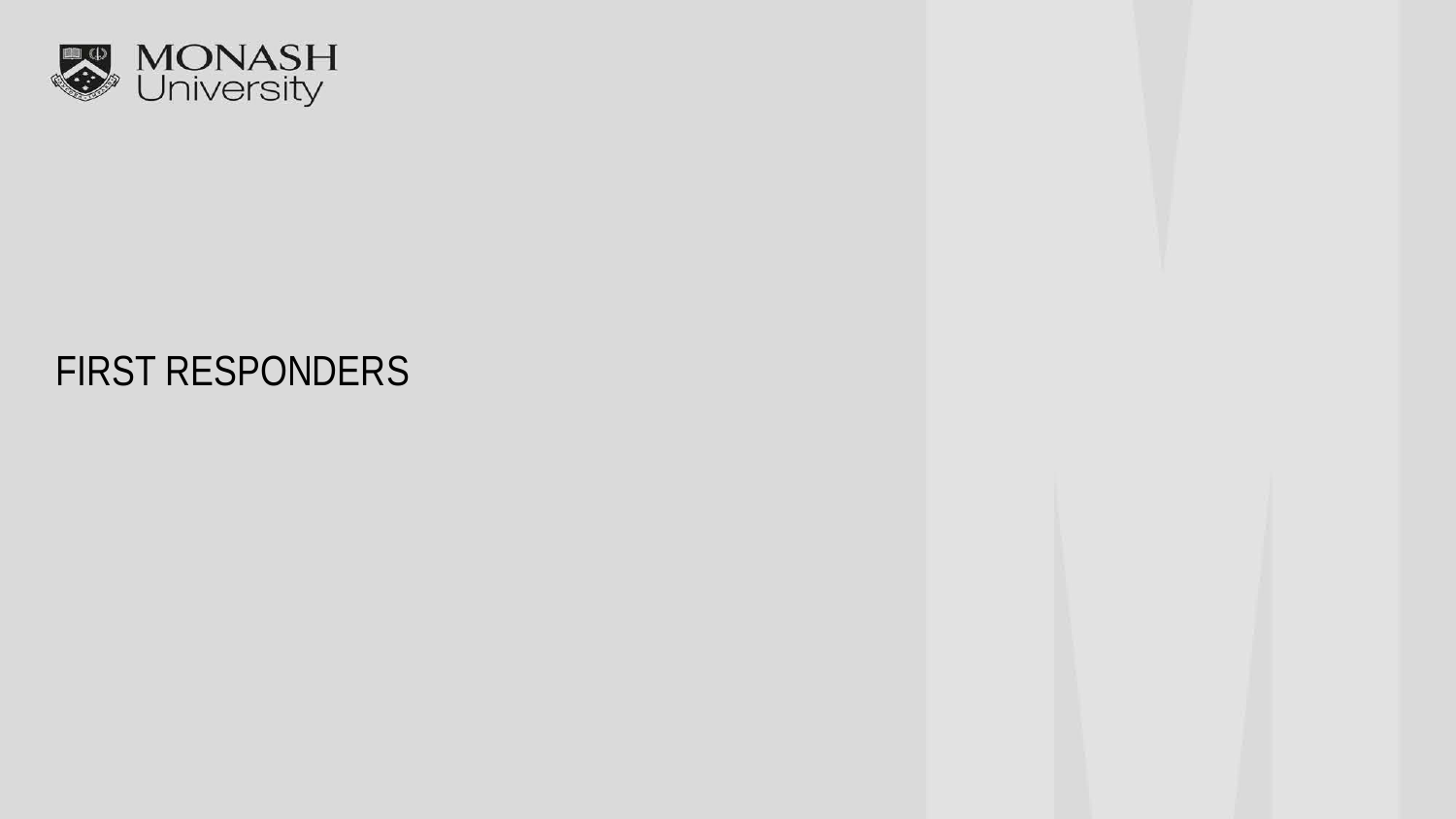First responders (ambulance officers/paramedics, police, firefighters, emergency services personnel) are an important group of workers to society, and the nature of their jobs can mean that they are at a heightened risk for injury.

Physical and psychological hazards can include:

- heavy lifting
- vehicle accidents
- physical altercations
- direction interaction with drug or alcohol-affected people
- exposure to:
	- − extreme temperatures
	- − communicable diseases
	- − chemicals
	- − biological factors
	- − trauma
	- violence



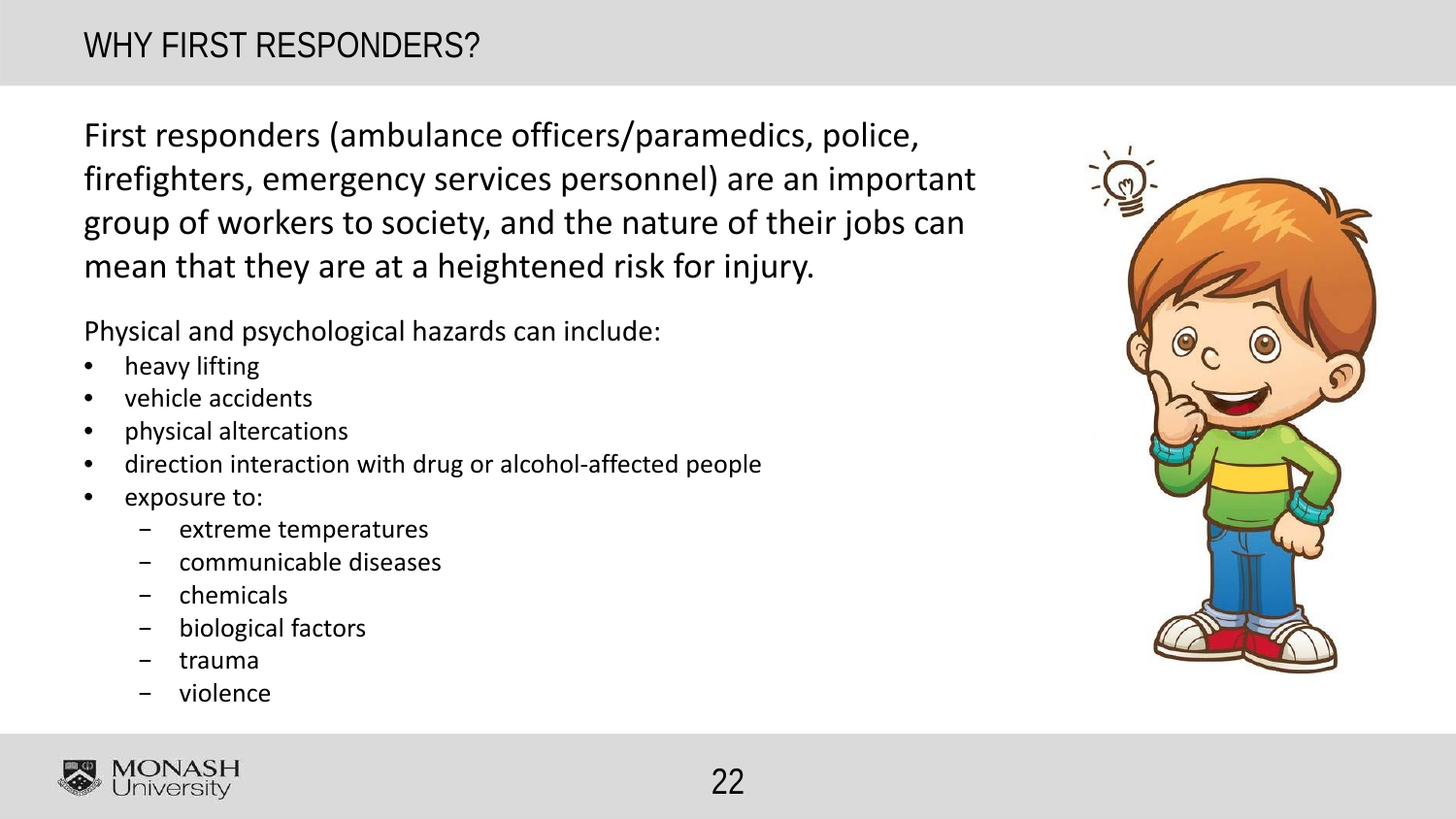## Physical and psychological hazards can include:

- heavy lifting
- vehicle accidents
- physical altercations
- direction interaction with drug or alcohol-affected people
- exposure to:
	- − extreme temperatures
	- − communicable diseases
	- − chemicals
	- − biological factors
	- − trauma
	- − violence

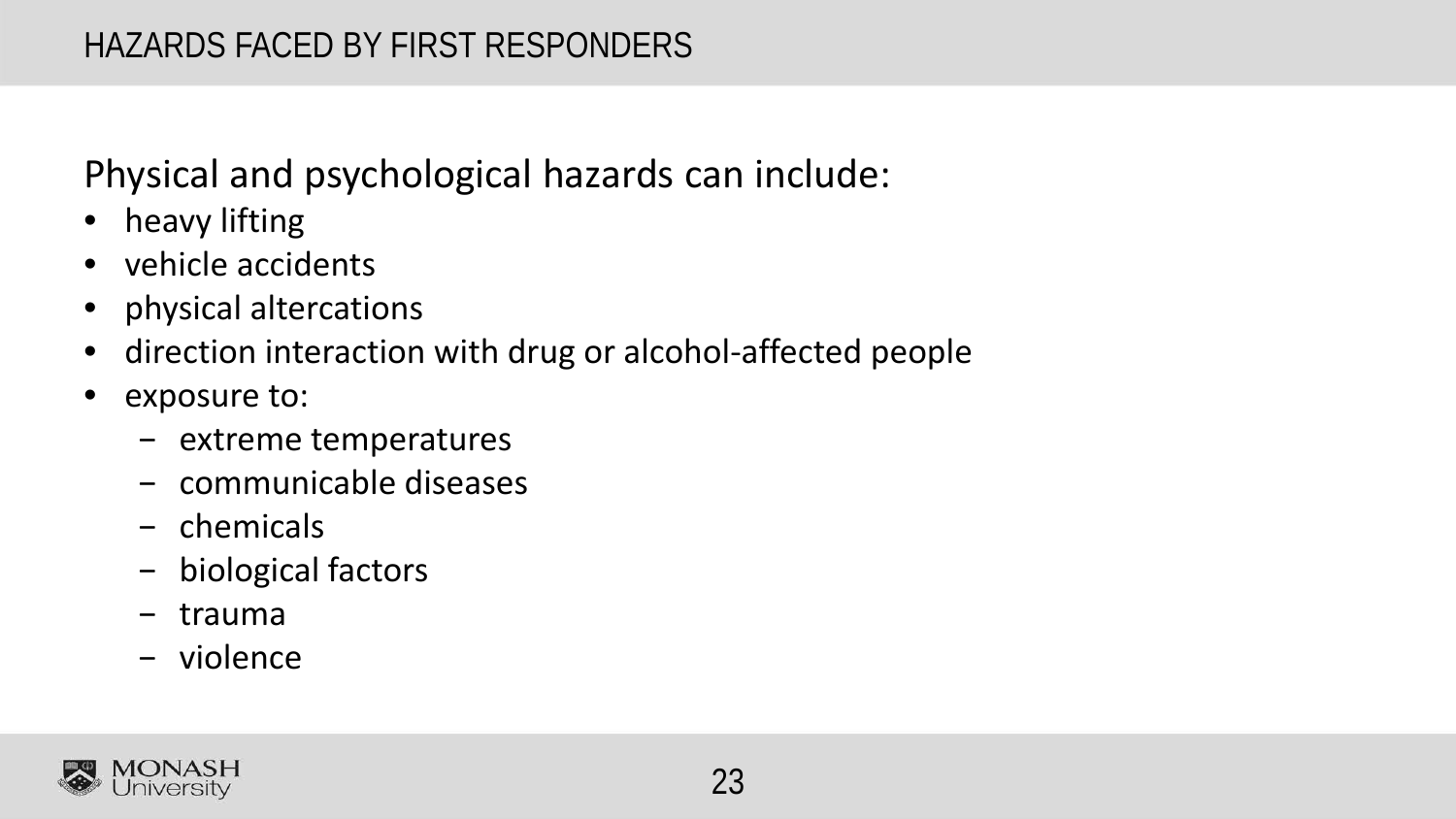- 1. What are the occupational risks of injury compared to all other occupations?
- 2. What factors are associated with injury?
- 3. What is the burden of injury-related disability compared with other occupations?

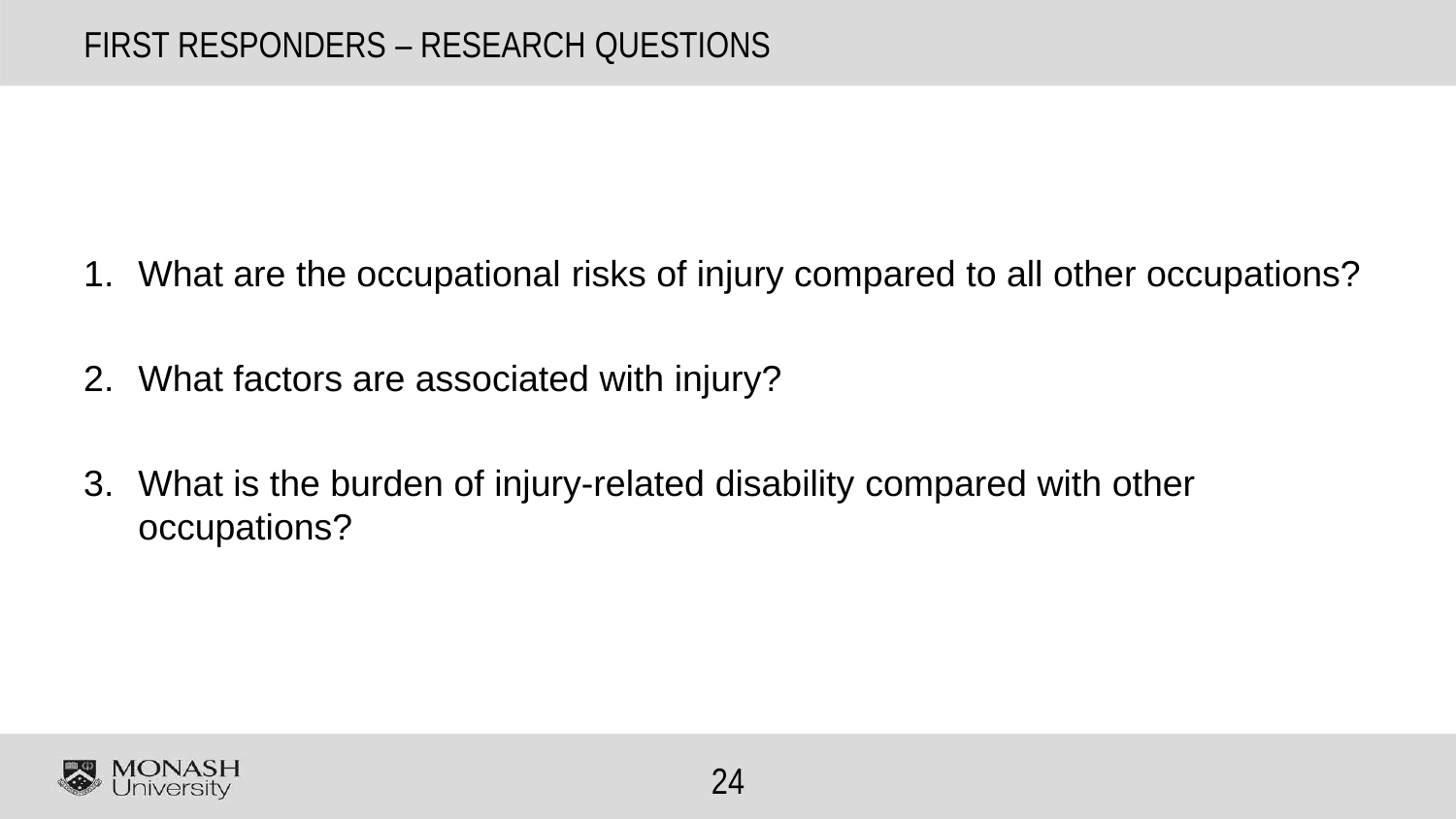#### FIRST RESPONDERS – DESCRIPTION OF COHORT



| Rate per 1000 covered<br>workers                             | 150.3                    | 101.4                  | 90.7                     |
|--------------------------------------------------------------|--------------------------|------------------------|--------------------------|
| <b>Relative risk (compared)</b><br>to all other occupations) | 4.67                     | 3.38                   | 3.16                     |
| Sex with the highest risk                                    | Female (47% higher risk) | Male (50% higher risk) | Female (16% higher risk) |
| Age group with the<br>highest risk                           | 45-54 years              | 45-54 years            | $25-34$ years            |
| Age group with the<br>lowest risk                            | <24 years                | <24 years              | $55+$ years              |

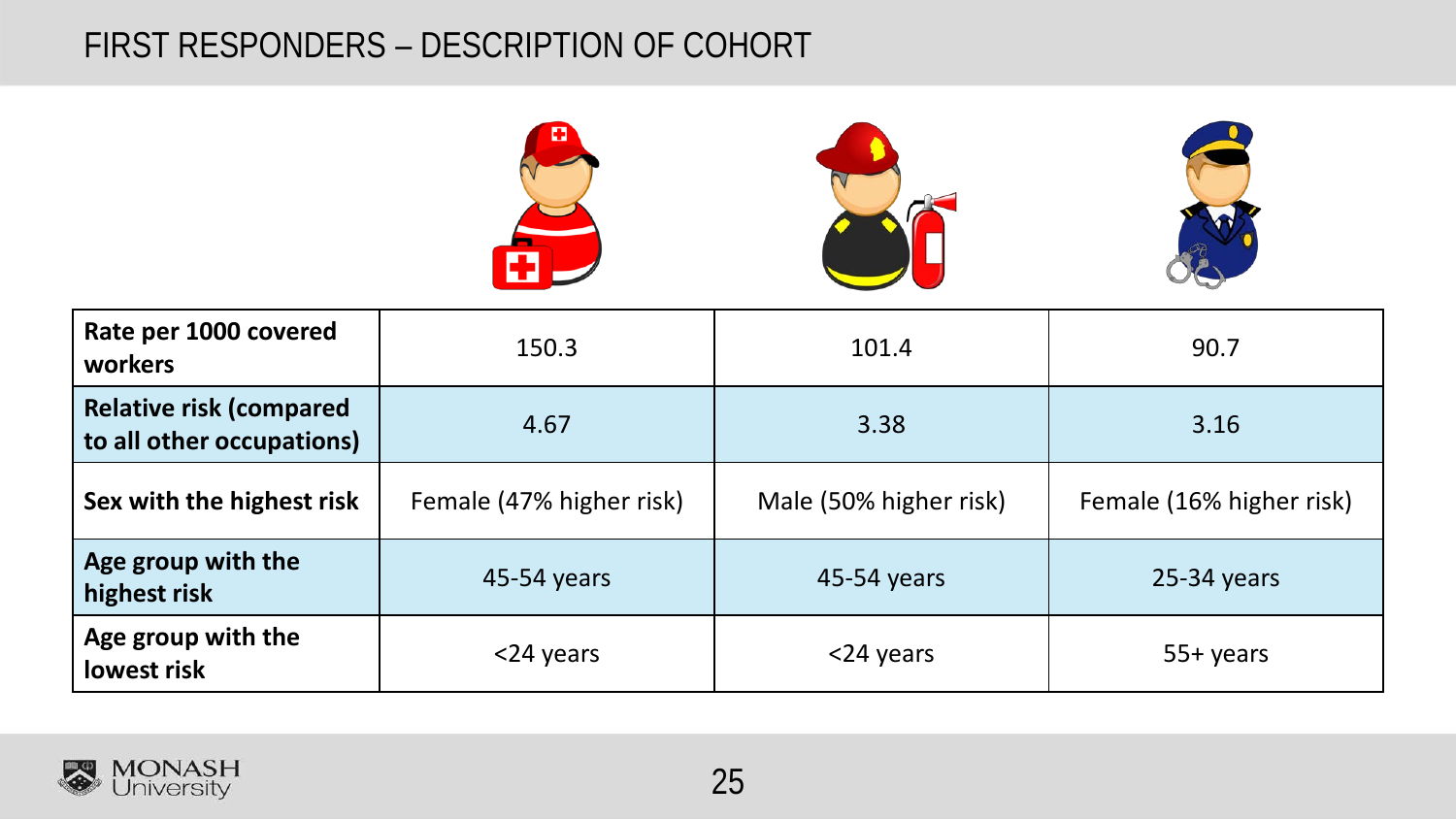#### FIRST RESPONDERS – RISK OF INJURY

Averaged hazard ratios (likelihood that an individual would experience the event) across three time periods: 2004-2006, 2007-2009, 2010-2012







| Upper body musculoskeletal      | 21.5 | 5.4         | 3.2         |
|---------------------------------|------|-------------|-------------|
| Lower body musculoskeletal      | 8.9  | <b>11.7</b> | 5.4         |
| <b>Mental health conditions</b> | 10.3 | 4.8         | <b>15.5</b> |
| <b>Other traumatic injury</b>   | 4.2  | 3.6         | 3.0         |

\*Compared to all other occupations, e.g. Police are 15.5 times more likely to claim for mental health condition that all other occupations.

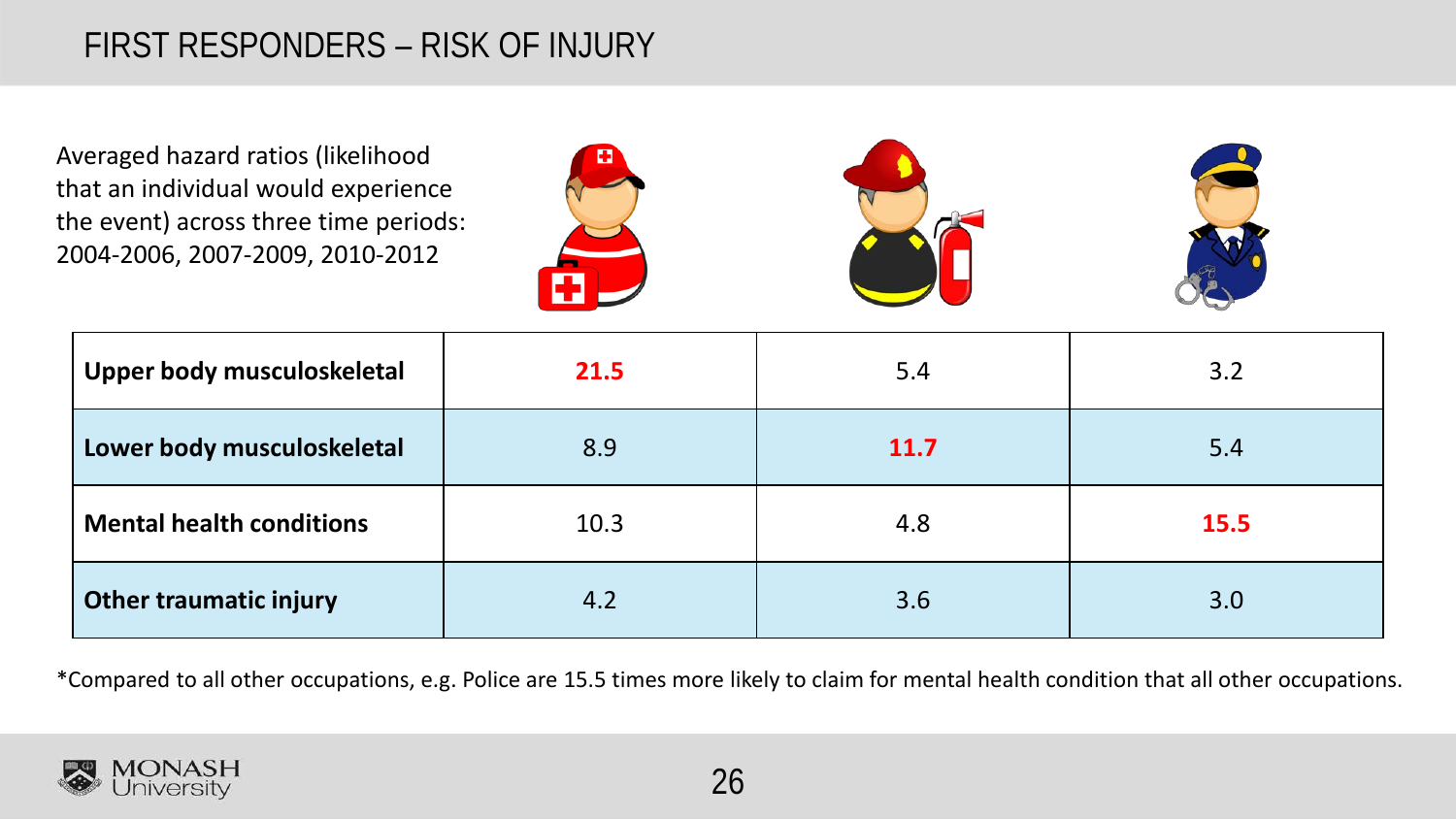#### FIRST RESPONDERS – INCIDENCE OF TIME LOSS CLAIMS AND BURDEN OF INJURY



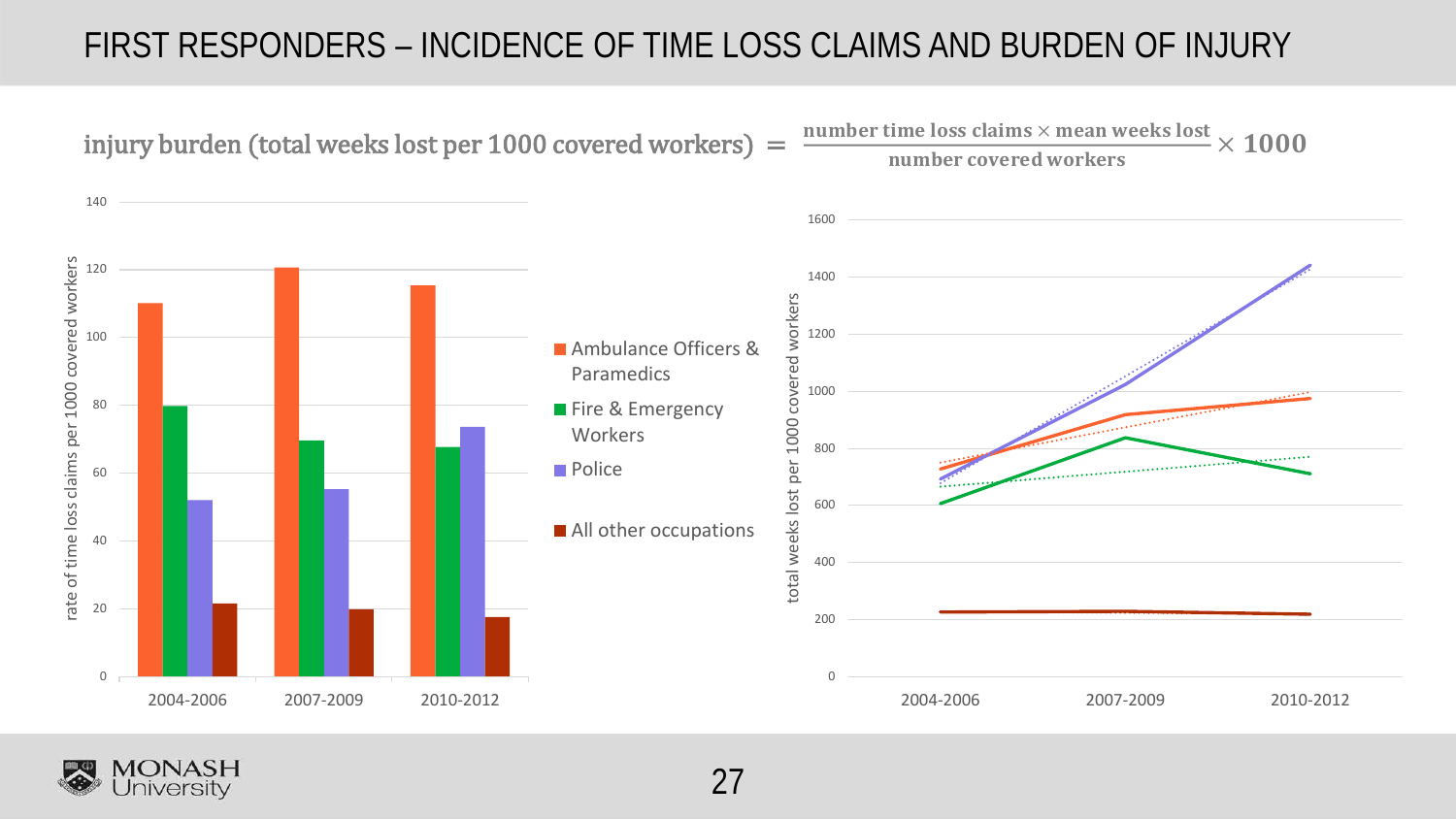First responders record significantly higher rates of occupational injury claims than other occupations.

Not only are first responders exposed to a significantly higher rate of occupational injury than all other occupations combined, but they experience differential injury patterns depending on their occupations.

These results suggest that injury prevention efforts should reflect these differences and be targeted to occupation-specific patterns of injury.

Increasing burden of injury (particularly among Police) suggests opportunities for interventions that reduce time spent away from work.

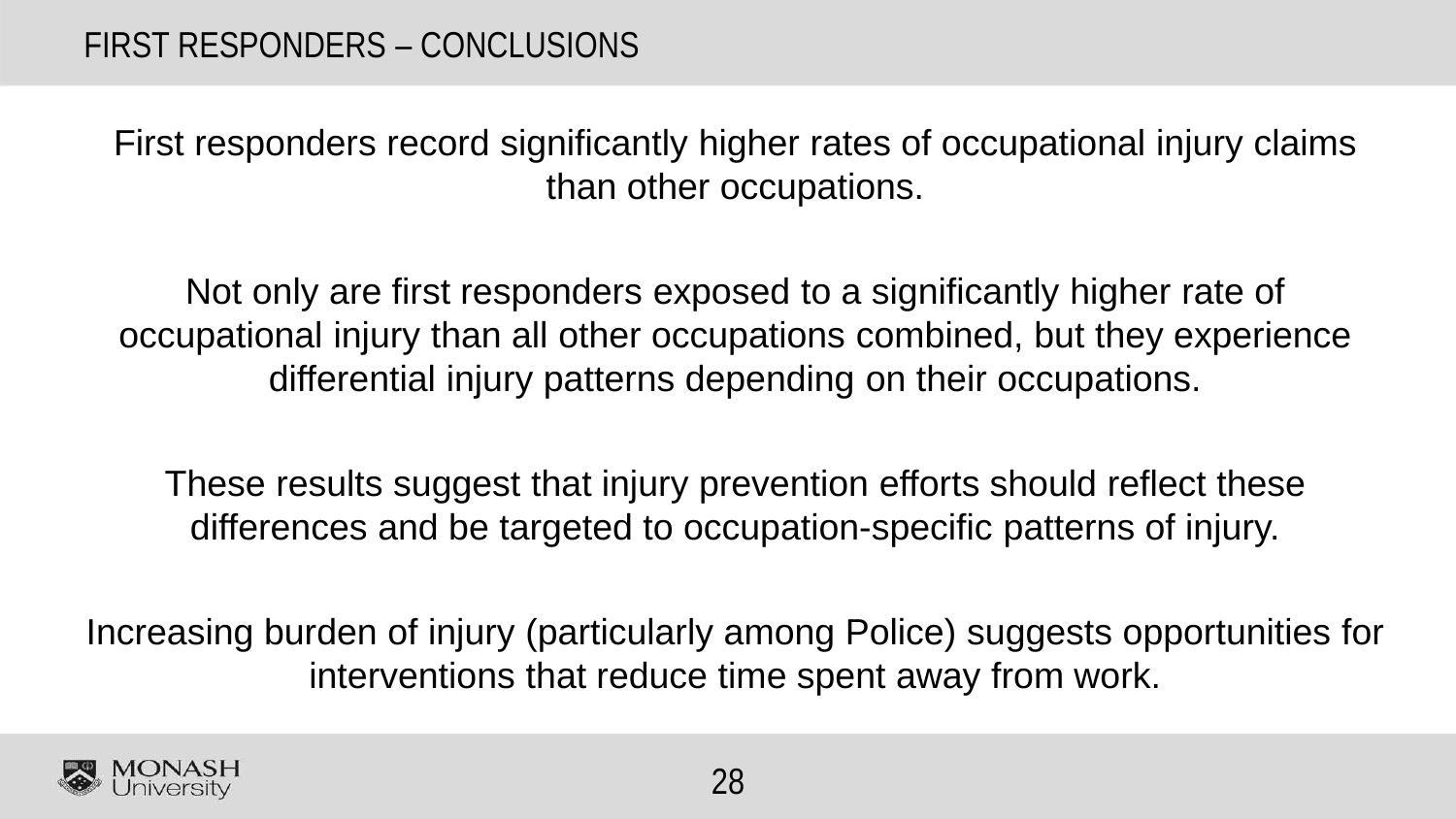

- **COMPLETED:** Nurses and ambulance officers
	- Including occupational violence
- **UNDERWAY: Government employees**
- **TO DO: Self-insured organisations**